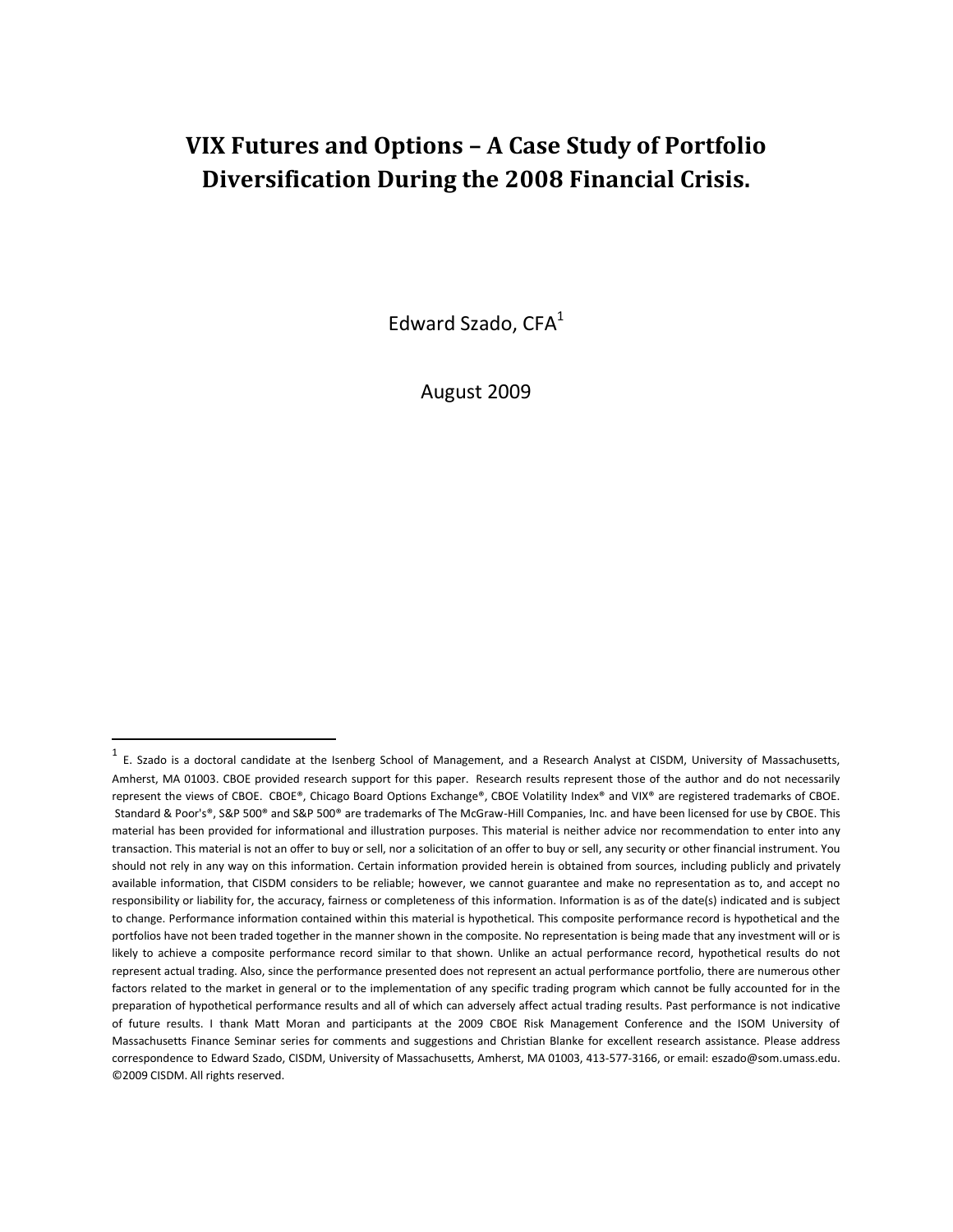#### **INTRODUCTION**

 $\overline{\phantom{a}}$ 

In 2008, the S&P 500 experienced a drawdown of about 50% from peak to trough. Many assets which are typically considered effective equity diversifiers also faced precipitous losses. Most hedge fund strategies and commodity indices were not immune from declining. For example, the HFRX Global Hedge Fund Index had a maximum drawdown of approximately 25% of its value in 2008, with some of its sub-indexes dropping almost 60%. The drop in commodities was even more significant. The S&P GSCI commodity index experienced a maximum drawdown of about 2/3 of its value in 2008. In stark contrast, volatility levels as measured by VIX experienced significant increases and in 2008 repeatedly set new highs not seen since the crash of 1987<sup>2</sup>. The rapid rise of VIX futures in the end of 2008 strongly contrasted with the precipitous drop in almost all the other asset classes (managed futures was an obvious exception). This anecdotal evidence leads one to wonder if some degree of long VIX exposure would have provided effective diversification during the market meltdown in which the standard diversifiers mentioned above failed to provide their expected diversification benefits.

Prior to the financial crisis of 2008, correlations between equities, bonds and alternative assets tended to be relatively low. However, in 2007 and 2008 the correlations for many asset classes rose significantly as a variety of assets dropped in value alongside the drop in equities. As a result, many investors discovered that portfolios which they believed to be well diversified based on historical data, were effectively not diversified at all. Exhibit 1 provides an illustration of this phenomenon. The correlations with equity were often dramatically higher in the 2007 to

 $^{2}$  The 1987 peak of 150.2 was based on the old methodology of VIX. Additional details of VIX methodology are provided later in the paper.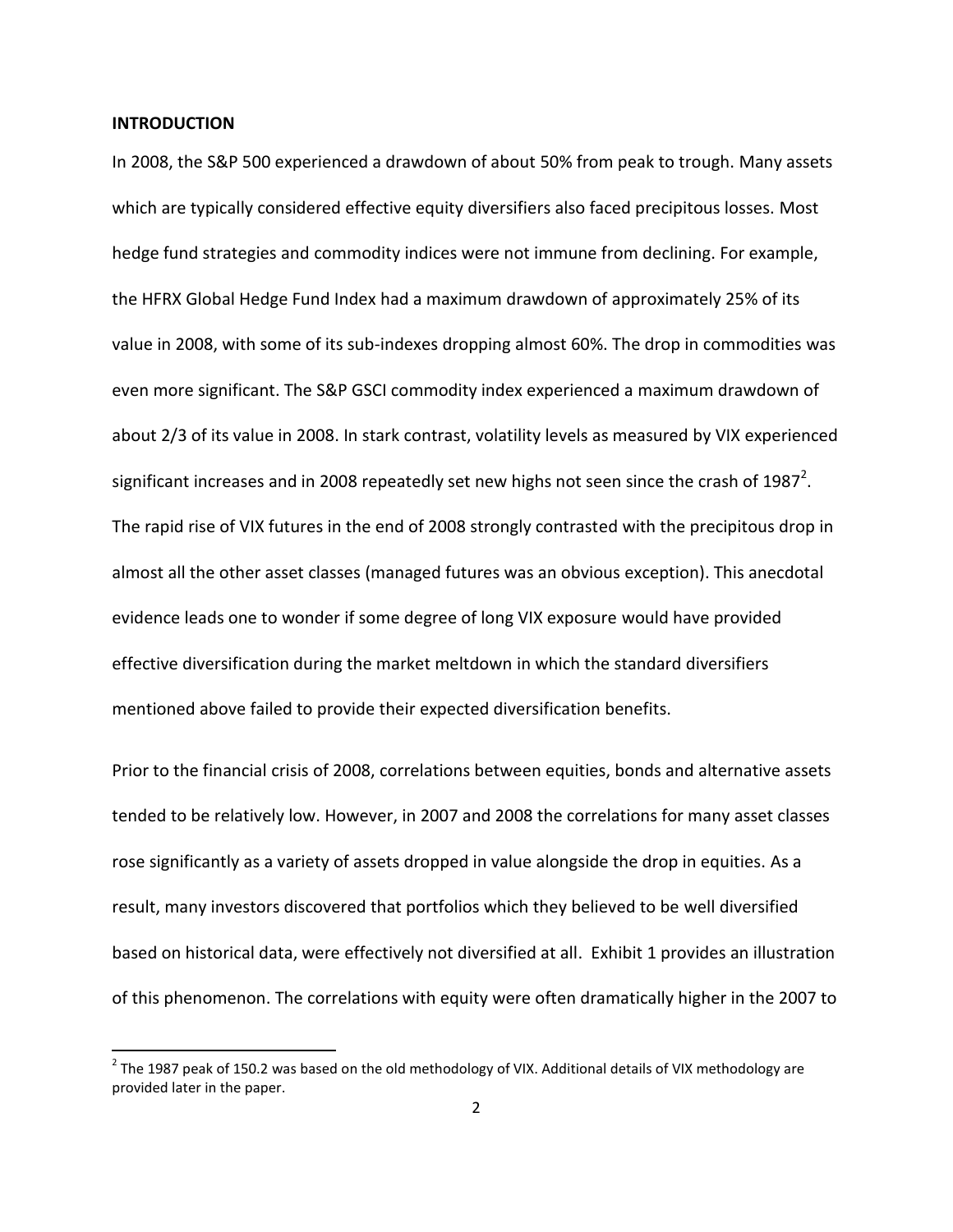2008 period than in the 2004 to 2006 period. With the exception of managed futures, all correlations were at least moderately higher in the latter period.

|                         | <b>Equity</b> | <b>Bonds</b>  | <b>High Yield</b><br><b>Bonds</b> | Hedge<br><b>Funds</b> | Managed<br><b>Futures</b> | Commodity     | Private<br><b>Equity</b> | <b>Real Estate</b> |
|-------------------------|---------------|---------------|-----------------------------------|-----------------------|---------------------------|---------------|--------------------------|--------------------|
| <b>Equity</b>           | 1.00(1.00)    |               |                                   |                       |                           |               |                          |                    |
| <b>Bonds</b>            | 0.02(0.22)    | 1.00(1.00)    |                                   |                       |                           |               |                          |                    |
| <b>High Yield Bonds</b> | 0.51(0.87)    | 0.39(0.4)     | 1.00(1.00)                        |                       |                           |               |                          |                    |
| <b>Hedge Funds</b>      | 0.77(0.8)     | $-0.01(0.18)$ | 0.54(0.74)                        | 1.00(1.00)            |                           |               |                          |                    |
| <b>Managed Futures</b>  | $0.52(-0.22)$ | 0(.0.19)      | $0.27(-0.24)$                     | 0.61(0.13)            | 1.00(1.00)                |               |                          |                    |
| Commodity               | $-0.22(0.52)$ | $-0.06(0)$    | $-0.07(0.55)$                     | 0.06(0.8)             | 0.13(0.03)                | 1.00(1.00)    |                          |                    |
| <b>Private Equity</b>   | 0.77(0.84)    | $0.28(-0.01)$ | 0.61(0.8)                         | 0.77(0.75)            | $0.48(-0.23)$             | $-0.23(0.65)$ | 1.00(1.00)               |                    |
| <b>Real Estate</b>      | 0.56(0.85)    | 0.46(0.31)    | 0.44(0.91)                        | 0.47(0.63)            | $0.34(-0.29)$             | $-0.19(0.44)$ | 0.61(0.85)               | 1.00(1.00)         |

**Exhibit 1: Asset Class Correlations of 2004 to 2006 (2007 to 2008 in Parenthesis)**

### **MOTIVATION**

These observations lead to the question which motivates this study: "What could have been done to ensure that the effectiveness of a portfolio's diversification survived in such an environment?" This study assesses the impact of a long VIX investment as a diversifier for a typical institutional investment portfolio during the 2008 credit crisis. The analysis covers the period of March 2006 to December 2008 (beginning shortly after the introduction of VIX options in February of 2006<sup>3</sup>) with a focus on the latter part of 2008 (from August to the end of December).

Great care should be taken in interpreting and applying the results of this analysis. It is important to note that the long VIX exposure is considered as a portfolio diversifier, not as a

 3 The first expiration of VIX futures were excluded for liquidity reasons.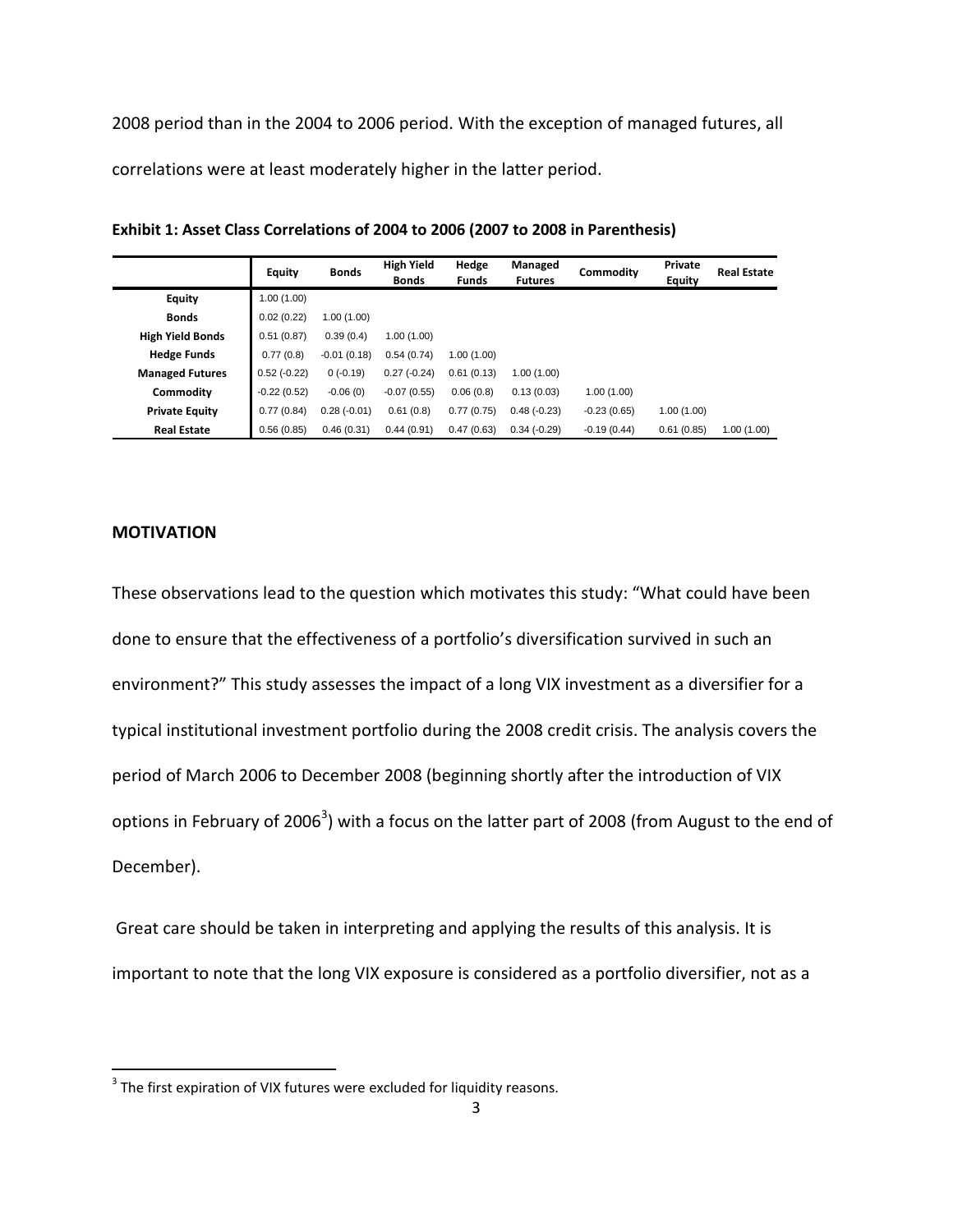long equity hedge. While VIX often shows a strong negative correlation with S&P 500 returns,

this relationship is extremely dynamic as illustrated in Exhibit 2.



**Exhibit 2: Conditional Correlation Between VIX and SPX March 2006 to Dec. 2008**

The exhibit suggests that the negative correlation between S&P 500 and VIX was particularly strong when the S&P 500 experienced large drops, such as the significant drop at the end of 2008. The fact that the correlation between the S&P 500 and VIX is conditional and time varying suggests that the use of hard and fast rules for hedging equity positions with VIX exposure may be ineffectual or at least challenging. However, the conditional nature of the correlation may result in an actively implemented long VIX position being a particularly effective diversifier in major down moves such as in the recent crisis. Even a cursory glance at Exhibit 3 suggests that VIX may spike upwards as the S&P 500 experiences large drops, leading one to believe that a long VIX position could provide significant diversification benefits to an equity portfolio.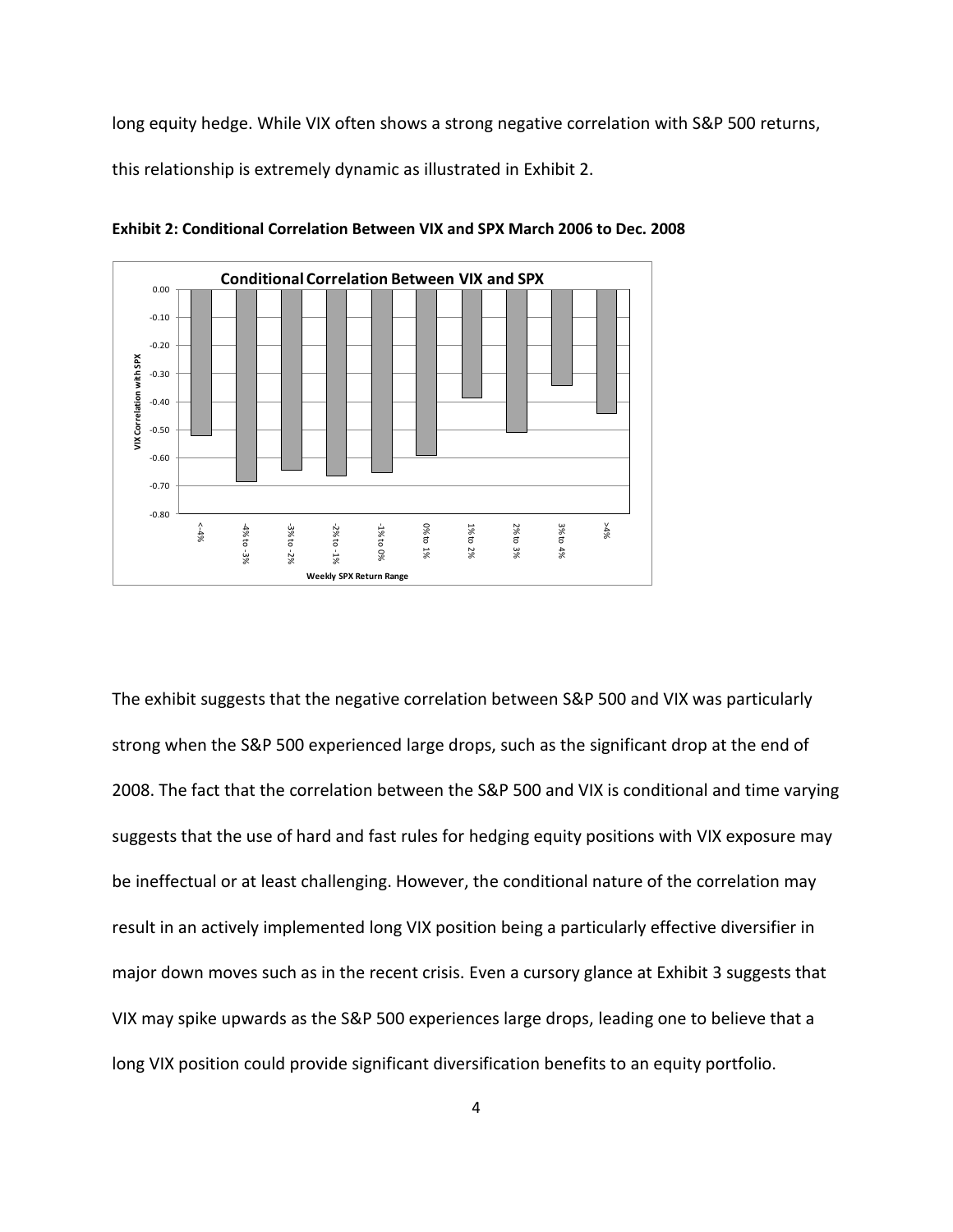

**Exhibit 3: S&P 500 Total Return Index and Spot VIX March 2006 to Dec. 2008**

A review of recent literature further reinforces this belief. A number of studies have considered the potential diversification benefits of spot VIX exposure to equity portfolios. Daigler and Rossi [2006] find that the strong negative correlation between spot VIX and the S&P 500 results in significant diversification benefits from adding a long spot VIX position to an S&P 500 portfolio. Spot VIX can also provide benefits to portfolios containing alternative investments. Dash and Moran [2005] illustrate the potential diversification benefits of adding spot VIX exposure to hedge fund portfolios. In addition to the diversification benefits of spot VIX, Black [2006] suggests that the skew and excess kurtosis of many hedge fund strategies can be eliminated by a small long exposure to spot VIX. Since spot VIX is not directly investable, this analysis will consider the benefits of a long exposure to VIX futures and call options.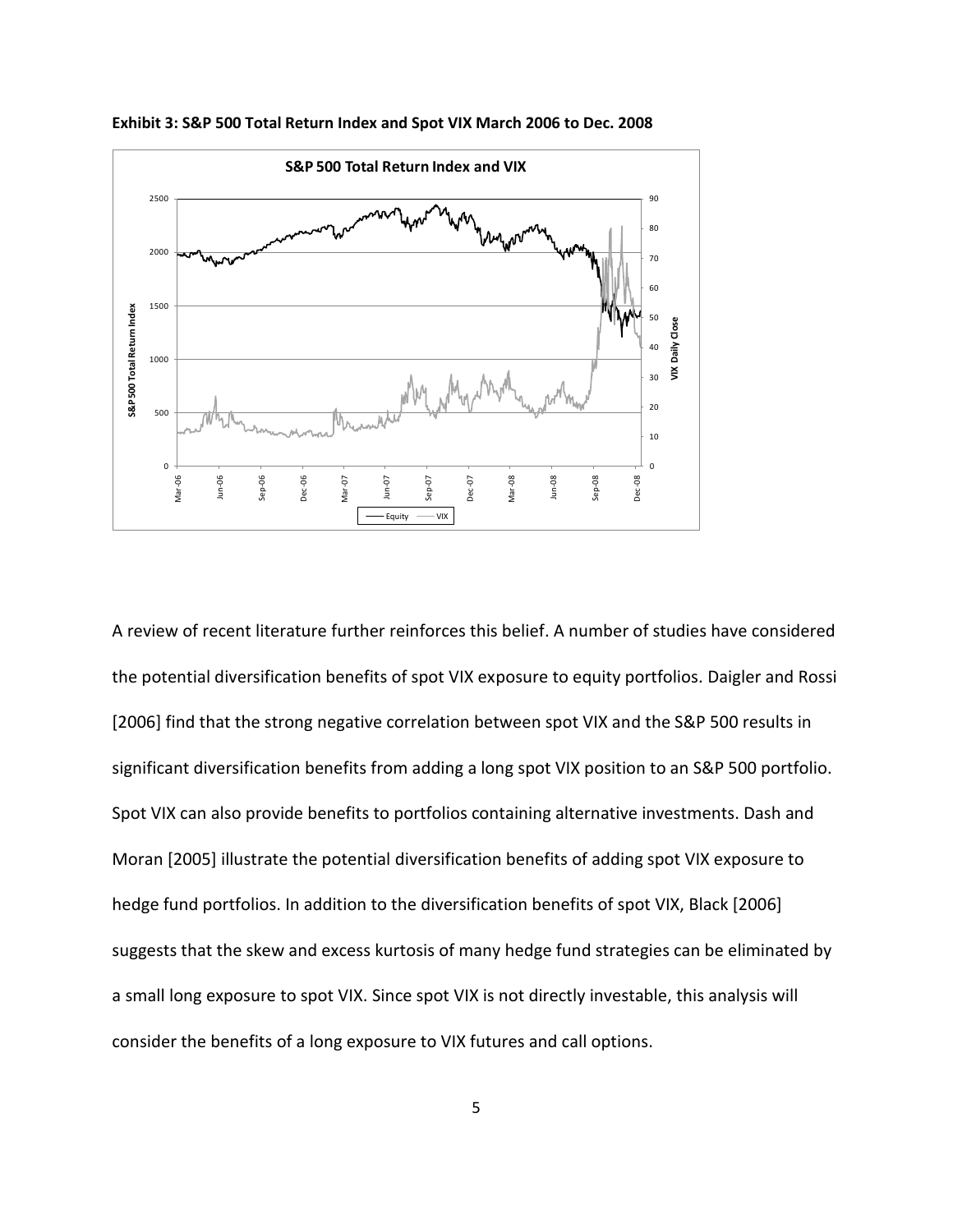A 2007 paper by Grant, Gregory and Lui of Goldman Sachs<sup>4</sup> considers the payout ratios of VIX calls and SPX puts across all strikes and expirations in the period of July to August 2007. The results suggest that VIX calls have the potential to provide particularly effective diversification of equity risk, exhibiting far higher payouts per dollar then S&P 500 puts over the period of the study. In fact, 9 out of the top 10 payout ratios came from OTM VIX calls.

Consistent with the results found in Exhibits 2 and 3, a 2004 paper by CSFB<sup>5</sup> suggests that the negative correlation between S&P 500 and implied volatility is strongest in large down moves. The authors argue that short volatility should be characterized as an asset class. They demonstrate that long volatility is associated with a negative risk premium, therefore over extended time periods, long volatility positions tend to underperform the market. This is consistent with a number of studies on option writing strategies that find excess risk-adjusted returns for short volatility positions<sup>6</sup>. They also note that volatility tends to be mean reverting, and tends to cluster.

The characterization of short volatility as an asset class is further supported by a 2007 paper from Goldman Sachs appropriately entitled "Volatility as an Asset". The authors argue that short volatility should be considered an asset class because it offers significant passively generated returns, the returns are large enough to generate a non-trivial allocation and volatility provides diversification benefits in "hostile" markets.

 $\overline{\phantom{a}}$ 

<sup>&</sup>lt;sup>4</sup> "Considering All Options", M. Grant, K. Gregory and J. Lui, Aug. 14, 2007. Goldman Sachs Global Investment Research.

<sup>&</sup>lt;sup>5</sup> "Volatility as an Asset?", M. Toikka, E.K. Tom, S. Chadwick, and M. Bolt-Christmas, Feb. 26, 2004. CSFB Equity Derivatives Strategy.

 $^6$  See for example Kapadia and Szado [2007] and Ungar and Moran [2009]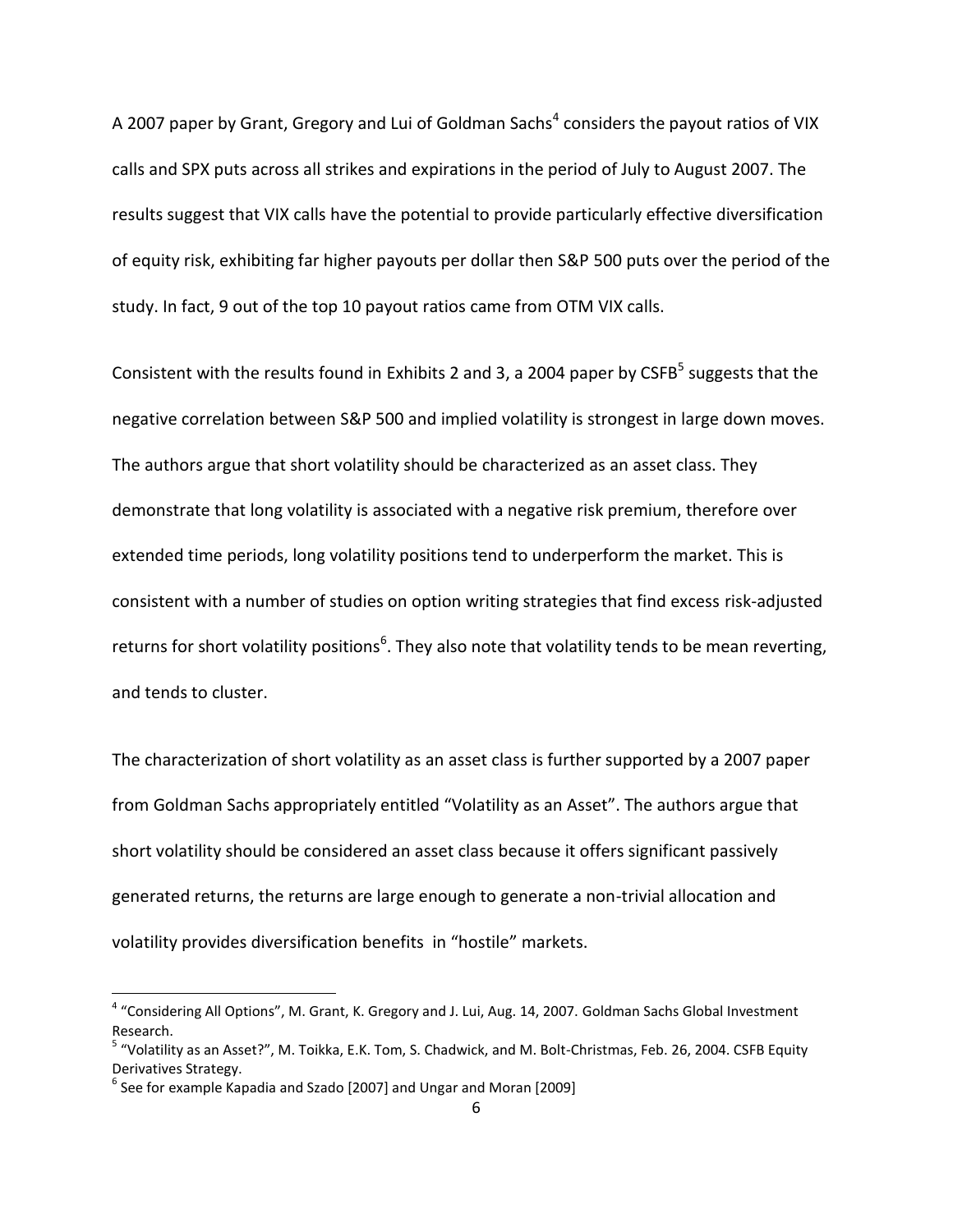The research outlined above, in combination with the poor performance of "well diversified" portfolios in the crisis of 2008 motivates this study. Research suggests that, over the long term, a long volatility position may result in negative excess returns. However, long volatility may provide significant diversification benefits in large downward moves of the market. Additionally, the conditional nature of the negative correlation between SPX and VIX (as well as the research results which suggest that VIX calls may have higher payouts than SPX puts) suggests that VIX calls may provide more "bang for the buck" than SPX puts in diversifying a typical portfolio. These observations suggest that a long term passive long volatility position may return negative excess returns. However, a selectively applied long volatility position may provide significant diversification benefits, particularly in times when the diversification benefits of other assets break down, such as in the last two quarters of 2008.

This case study considers the effect of different levels of portfolio allocation to a variety of long VIX exposures (VIX futures, ATM VIX calls, OTM VIX calls). It will, however, refrain from suggesting a single universally appropriate strategy. The purpose of the study is to determine whether exposure to VIX could have helped diversify one's portfolio during the crisis as opposed to deriving an ongoing long-term diversification strategy. Since long volatility positions are expected to earn negative excess returns in the long-term, an active approach rather than a passive long volatility exposure may be appropriate.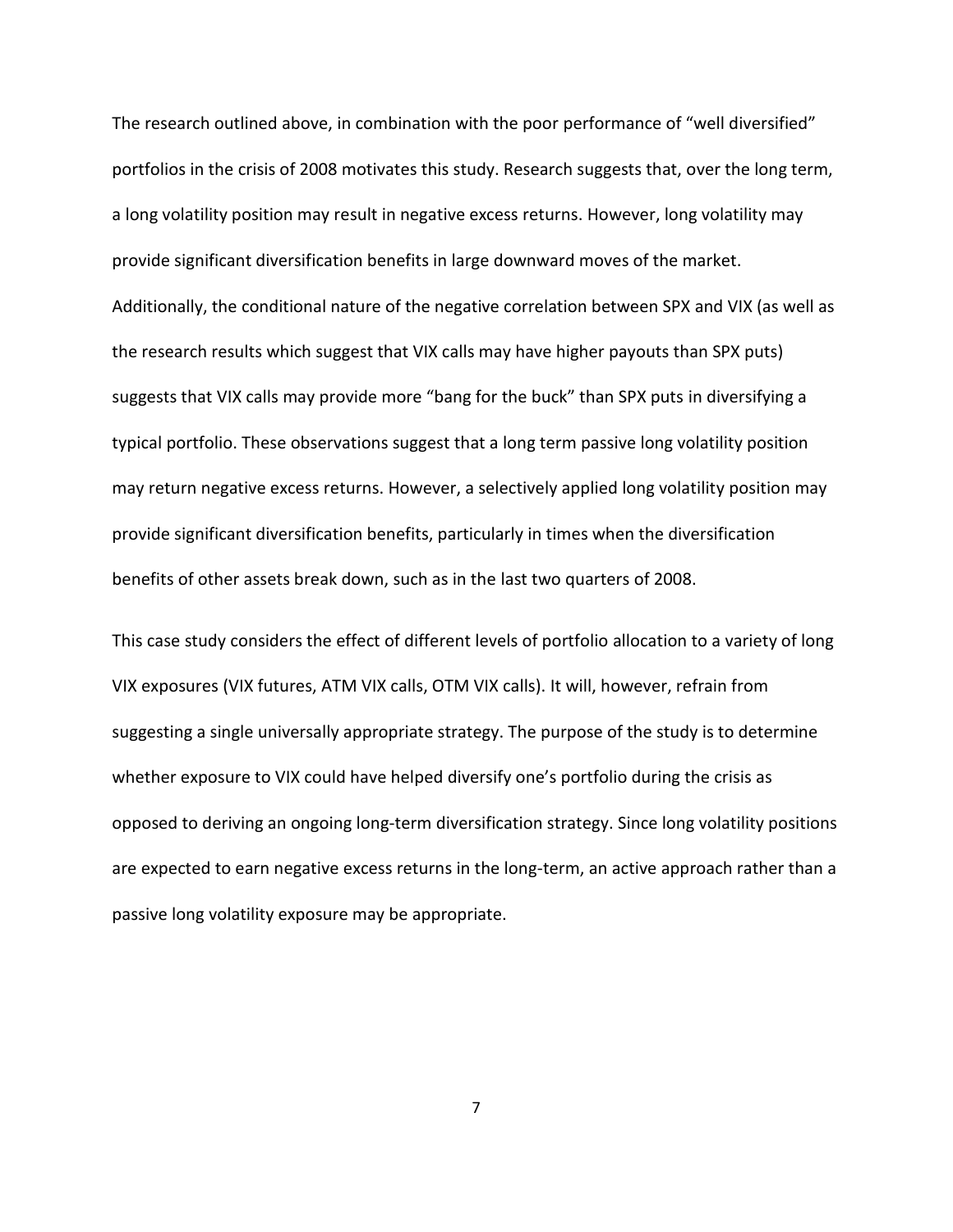## **DATA**

 $\overline{a}$ 

This study utilizes daily data for a range of assets from 2004 to the end of 2008. The majority of the analysis is confined to the period since the introduction of VIX options in 2006<sup>7</sup>. The S&P 500 total return index is used to represent returns to stocks. Bonds are represented by the Barclays Capital U.S. Aggregate total return index. A number of additional asset classes are included to provide a well diversified benchmark portfolio to which a long VIX exposure is subsequently added. High yield bonds are represented by the Barclays Capital U.S. High Yield total return index. Hedge funds are represented by the investable HFRX Global Hedge Fund Index, CTAs are represented by the investable Newedge CTA Index, real estate returns are represented by the S&P U.S. REIT Total Return Index, private equity is represented by the S&P Listed Private Equity Index and commodity returns are represented by the S&P GSCI Total Return Index. The investment in VIX futures will be represented by a long position in fully collateralized VIX futures. To create this investment, a long position in the front-month VIX futures contract is fully collateralized by holding the full value of the contract in Treasury bills. Each end of day the positions are rebalanced by marking-to-market and adjusting the Treasury bill position to reflect the cash inflow or outflow generated from marking-to-market. The futures position is rolled into the next front-month contract at the close on the day prior to

<sup>&</sup>lt;sup>7</sup> While VIX options were introduced in February of 2006, the analysis begins by rolling into a position on the day prior to the March 22, 2006 expiration date of VIX options. This allows us to avoid the first month of trading to avoid liquidity limitations.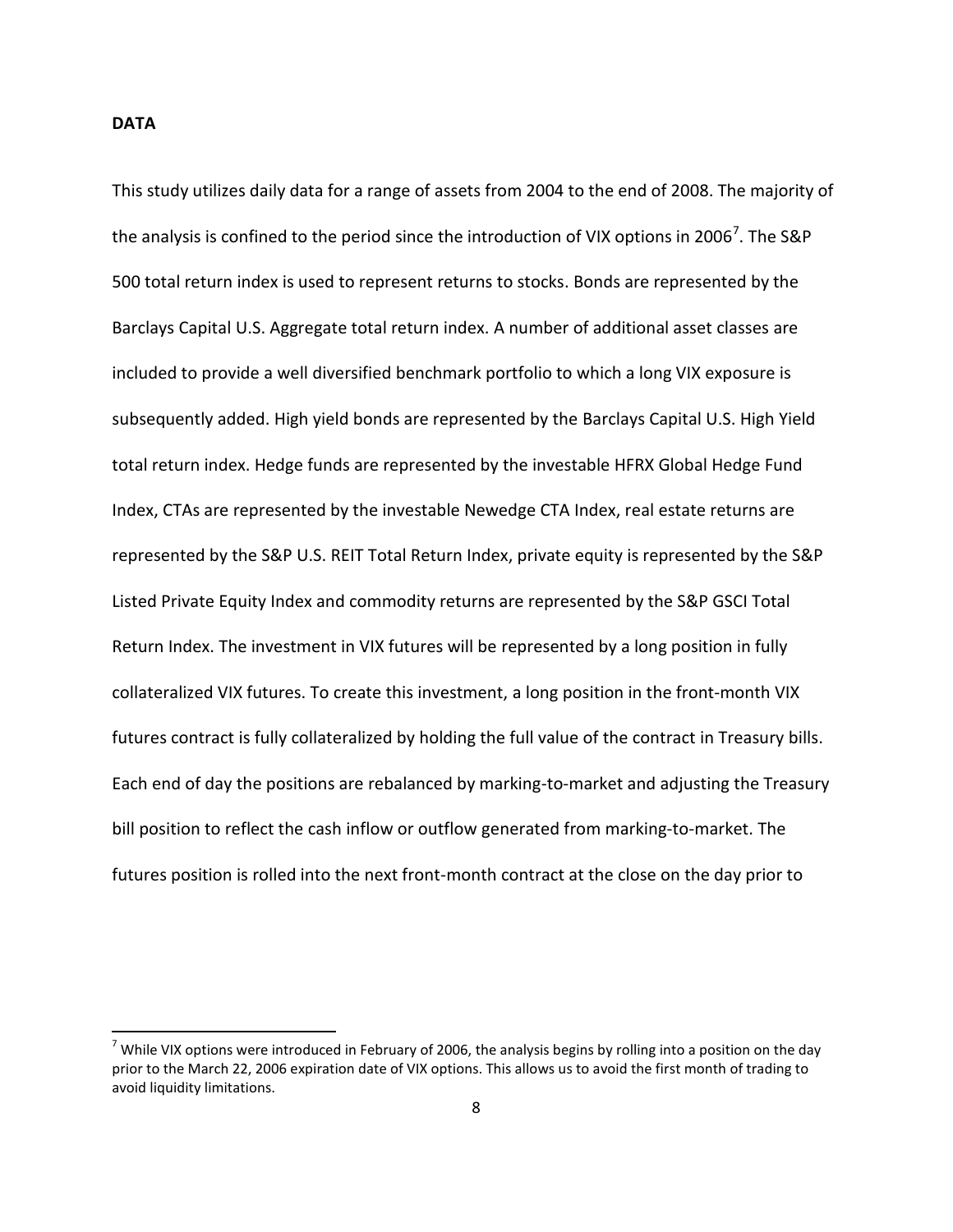expiration. In addition to VIX futures, the analysis also utilizes one month to expiration VIX calls with two different degrees of moneyness (at-the-money, as well as 25% out-of-the-money) $^8$ .

#### **METHODOLOGY**

 $\overline{\phantom{a}}$ 

To assess the diversification impacts of VIX exposure during the crisis, the addition of VIX exposure to three different portfolios is considered: Two traditional portfolios (100% stocks and 60% stocks / 40% bonds) as well as a portfolio of traditional and alternative assets (60.5% Stocks / 30.5% Bonds / 1.3% High Yield Bonds / 1.2% Hedge Funds / 0.1% Managed Futures / 0.3% Commodity / 1.6% Private Equity / 4.5% Real Estate) $^9$ . To these portfolios a 2.5% and 10% long allocation to fully collateralized near-month VIX futures is added. In addition, a 1% and 3% long allocation to one-month VIX ATM and 25% OTM calls is considered. Each month, on the day before the expiration of the options or futures, the options or futures are rolled to the next one-month contract and the portfolio is rebalanced to the target weights<sup>10</sup>. For the sake of consistency, the base portfolios (without VIX exposure) are also rebalanced monthly to the target weights on the day before the options and futures expiration. In this way, daily returns are calculated for each of the potential portfolio strategies<sup>11</sup>. In order to capture transactions

 $^8$  The analysis was performed using at-the-money VIX calls, as well as 5%, 10%, 15%, 20% and 25% out-of-themoney VIX calls, although not all results are provided in the paper for the sake of clarity.

<sup>&</sup>lt;sup>9</sup> Asset allocation based on Pensions and Investments 2007 average allocation for U.S. Institutional tax-exempt Assets

 $10$  VIX options settle based on a Special Opening Quotation of VIX on the day of expiration. The calls are rolled out of at the close on the day before expiration. This may induce a slight inaccuracy if the opening quotation differs from the close of the previous night, but it should not impose a systematic bias.

 $11$  In order to capture transactions costs for VIX calls, the calls are purchased at the ask price, and settle at the intrinsic value.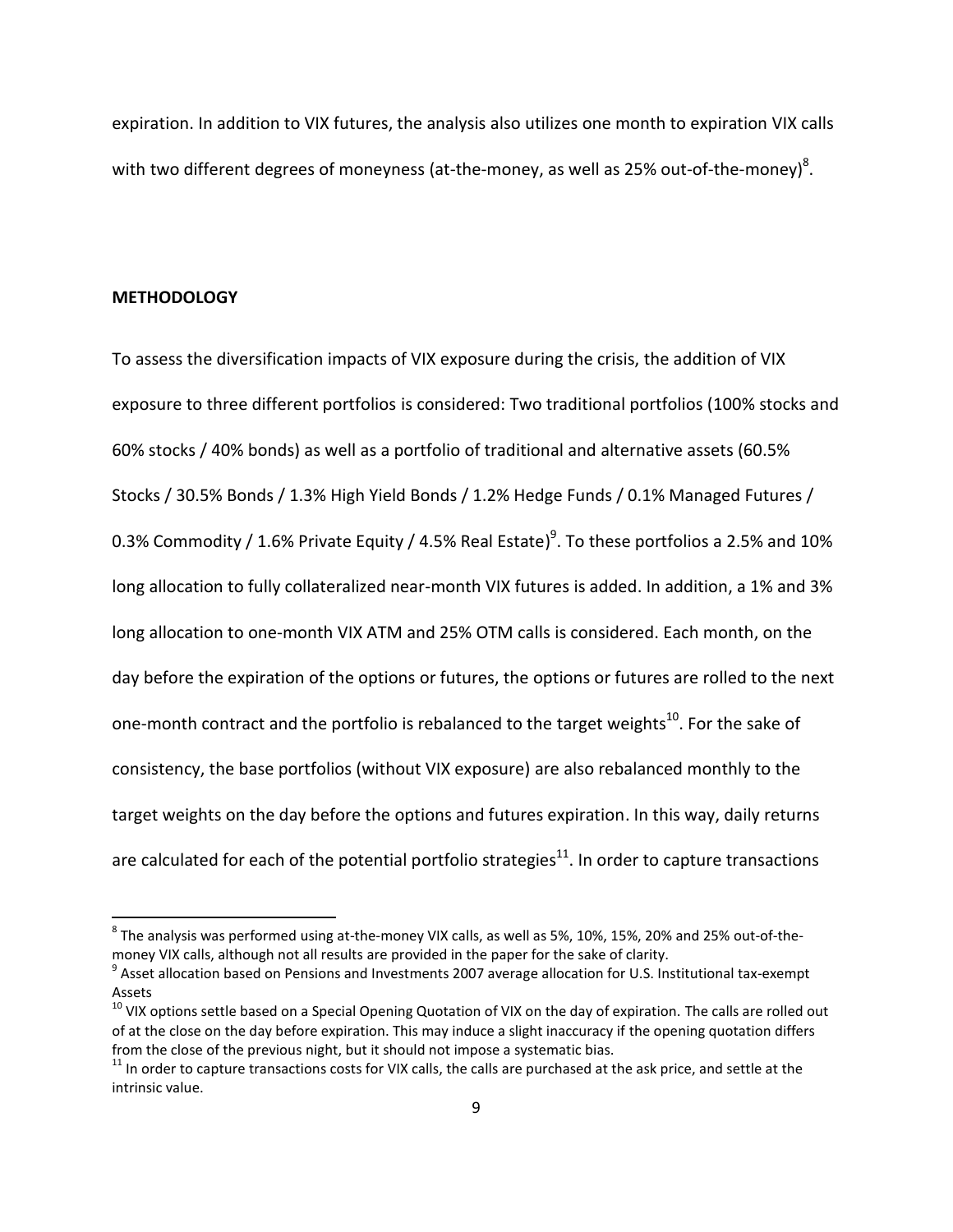costs, the long VIX calls are rolled into at the ask price, and rolled out of at expiration at the intrinsic value. Returns for all days between the roll in date and expiration are calculated using the mid-point between the bid and ask prices. It is worth noting that the allocation levels of VIX exposure are largely arbitrary<sup>12</sup>. Due to the dynamic relationship between VIX and the S&P 500, it is not straightforward to establish a hedge ratio or an ideal long-term level of allocation. Such an exercise would be beyond the scope of this paper.

## **VIX**

l

VIX was originally introduced by Whaley [1993] as an index of implied volatility on the S&P 100. In 2003 the new VIX was introduced which is based on the S&P 500 and is the basis for this paper. VIX is a measure of the implied volatility of 30-day S&P 500 options. Its calculation is not dependent on an option pricing model and is calculated from the prices of the front month and next-to-front month S&P 500 ATM and OTM call and put options. The level of VIX represents a measure of the implied volatilities of the entire smile for a constant 30-day to maturity option chain<sup>13</sup>. Since VIX measures the expected future volatility of the S&P 500, it has drawn a great deal of attention from the main stream media in the past year<sup>14</sup>. VIX is quoted in percentage points (e.g. 25.4 VIX represents an implied volatility of 25.4%).

 $12$  I originally attempted to optimize the portfolio exposures for three different levels of risk aversion, but the superior return characteristics of the VIX futures position over the period of study resulted in a 100% allocation to VIX futures. This allocation is neither realistic nor useful for the purposes of this study.

<sup>&</sup>lt;sup>13</sup> More information on calculating VIX can be found at http://www.cboe.com/micro/vix/vixwhite.pdf

<sup>&</sup>lt;sup>14</sup> For example, see "On Wall Street Eyes Turn to The Fear Index."New York Times Oct. 20, 2008, page B1 New York Edition. Lauricella, Tom and Aaron Lucchetti. "What's Behind the Surge In the VIX 'Fear' Index?" Wall Street Journal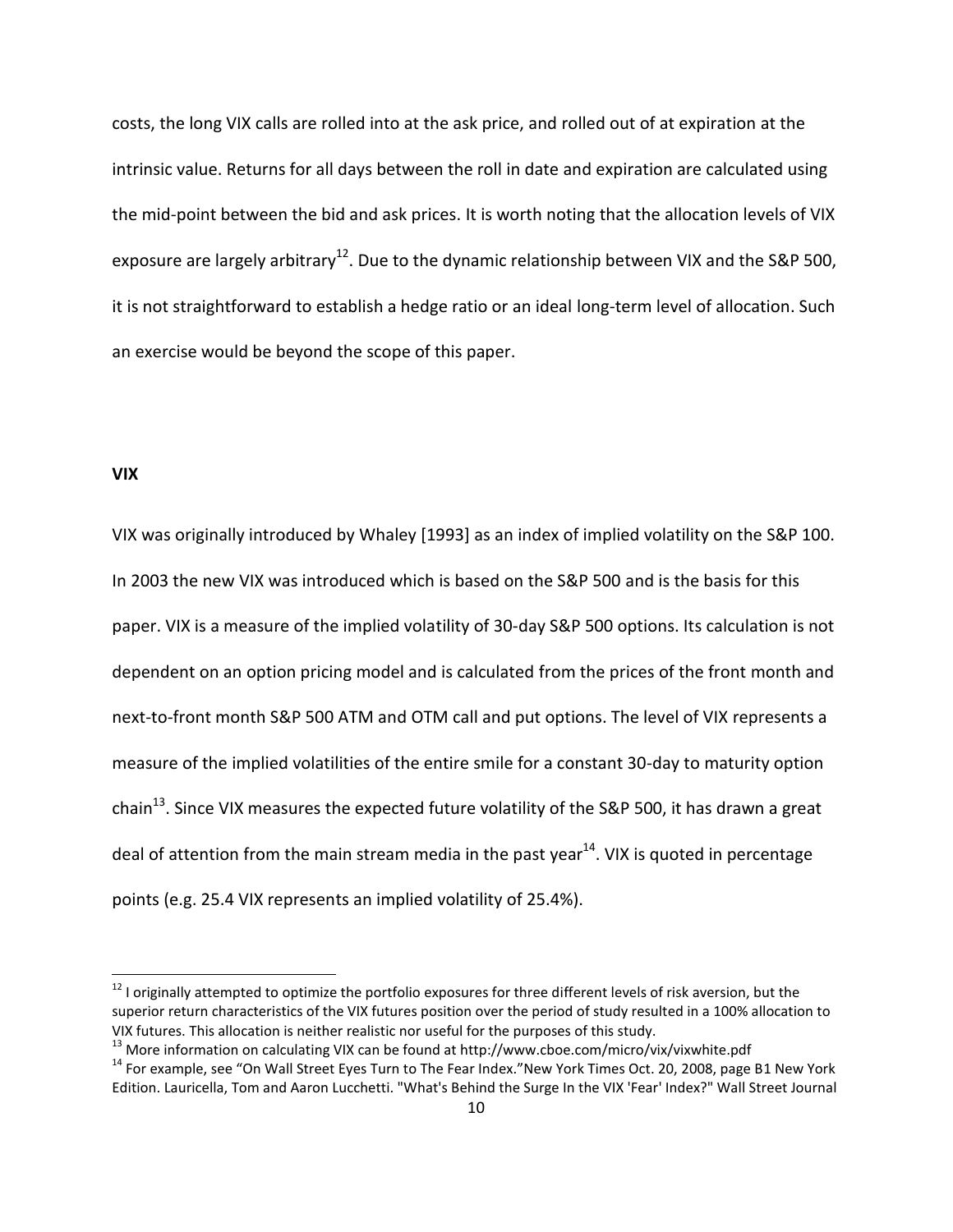Generally, references to the current level of VIX are based on spot VIX. However, spot VIX is currently not investable. In order to invest in VIX, an investor can take a position in VIX futures or VIX options. While spot VIX represents a measure of the expected volatility of the S&P 500 over the next 30-days, the prices of VIX futures and options are based on the current expectation of what the expected 30-day volatility will be at a particular time in the future (on the expiration date). While VIX futures and options should converge to the spot at expiration, it is possible to have significant disconnects between spot VIX and VIX futures and options prior to expiration. Exhibit 4 illustrates the performance of a theoretical \$100 investment in spot VIX versus an investment in a fully collateralized rolling 1-month VIX future. The difference between the two is quite significant.



**Exhibit 4: Theoretical Investment in Spot VIX versus VIX Futures March 2006 to Dec. 2008**

(Oct 23, 2008) pg. C1., Tracy, Tennille. "Index of Volatility Reflects Traders' Continued Caution." Wall Street Journal. Oct 15, 2008. pg. C6., and Tracy, Tennille. "Trading Soars on Financials As Volatility Index Hits Record." Wall Street Journal. (Sep 30, 2008) pg. C6.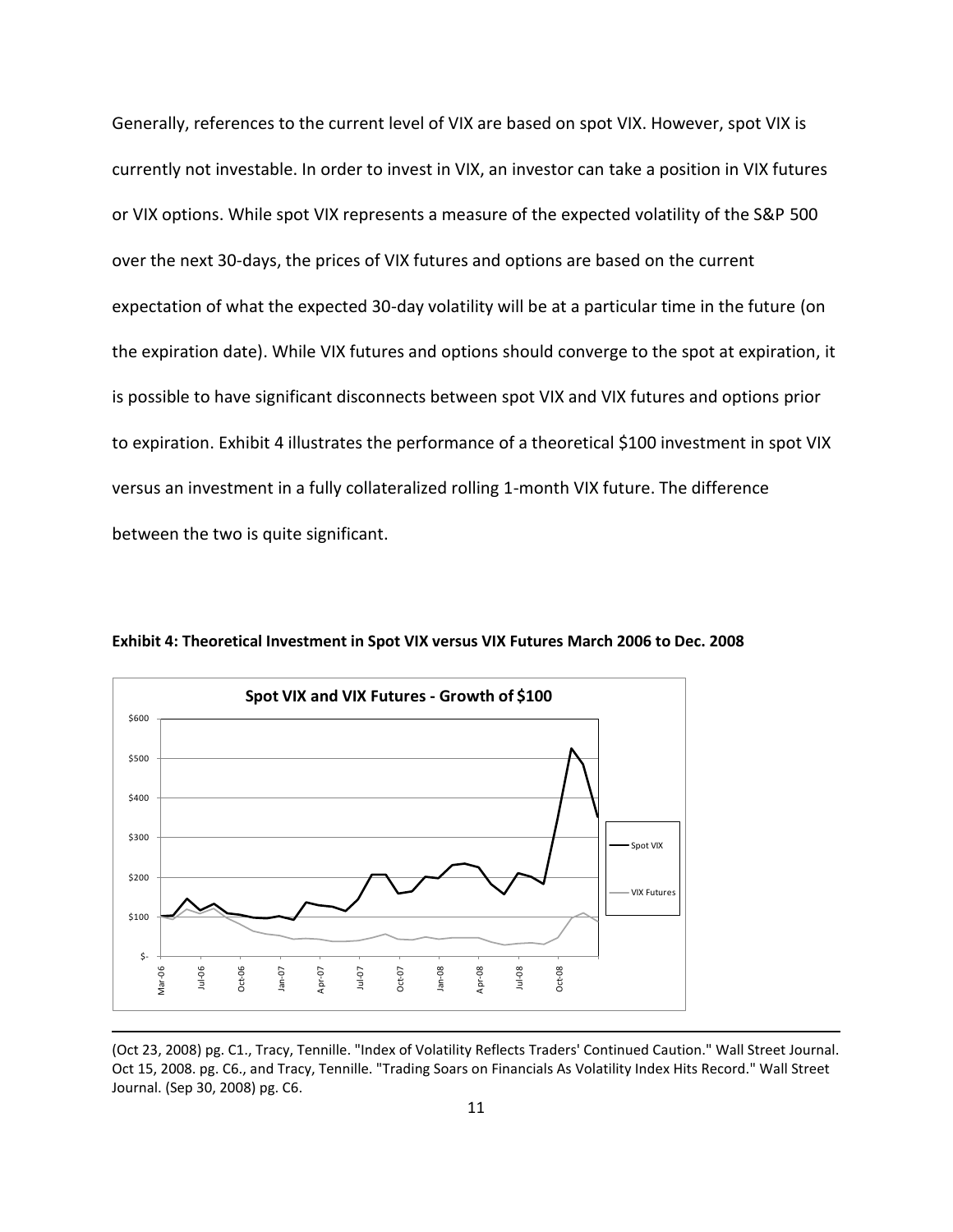VIX futures have a number of unique characteristics when compared with many other financial futures contracts. As previously mentioned, theoretical spot VIX returns are driven by changes in the level of implied volatilities. In contrast, the returns to the VIX futures are driven by changes in expectations of implied volatilities. The relationship between spot and futures VIX prices is further complicated by the fact that it cannot be characterized by a typical cost of carry model, since there is no inherent cost of carry arbitrage between them. In addition, the relationship is further complicated by the fact that volatility tends to follow a mean reverting process. At least partially due to the mean reverting nature of volatility, VIX futures tend to exhibit significantly lower volatility than spot VIX. The rolling 30-day historical volatilities of spot VIX and 1-month VIX futures returns are shown in Exhibit 5. The difference between the volatilities of the two measures of VIX returns is striking. What is even more striking is the level of VIX volatility, with spot VIX historical volatility significantly exceeding 200% at times.



**Exhibit 5: 30-Day Rolling Historical Volatility of VIX, March 2006 to Dec. 2008**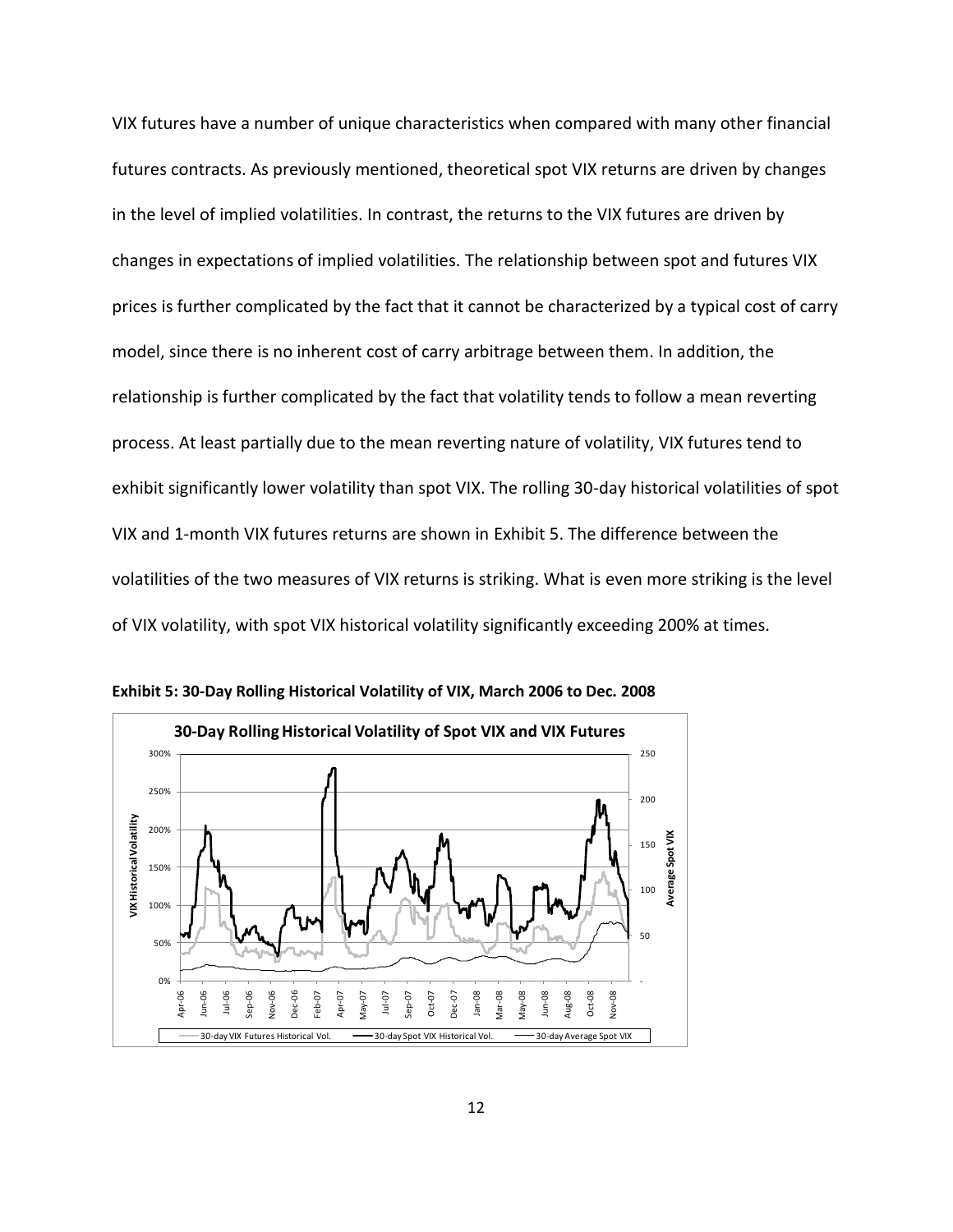VIX options also have unique characteristics which distinguish them from most index options. They tend to exhibit extremely high implied volatilities, in keeping with the high volatility of volatility mentioned earlier. As illustrated in Exhibit 6, the volatility of VIX tends to be extremely high relative to equity index volatility (or even many individual equities). In addition, VIX options must be priced in a manner which reflects the mean reverting nature of volatility.





#### **RESULTS**

The performance of the three base portfolios is illustrated graphically in Exhibit 7. While the diversification benefits of adding bonds and alternative assets are evident, the benefits appear to be minimal, particularly in the latter half of 2008. Exhibit 8 provides summary statistics for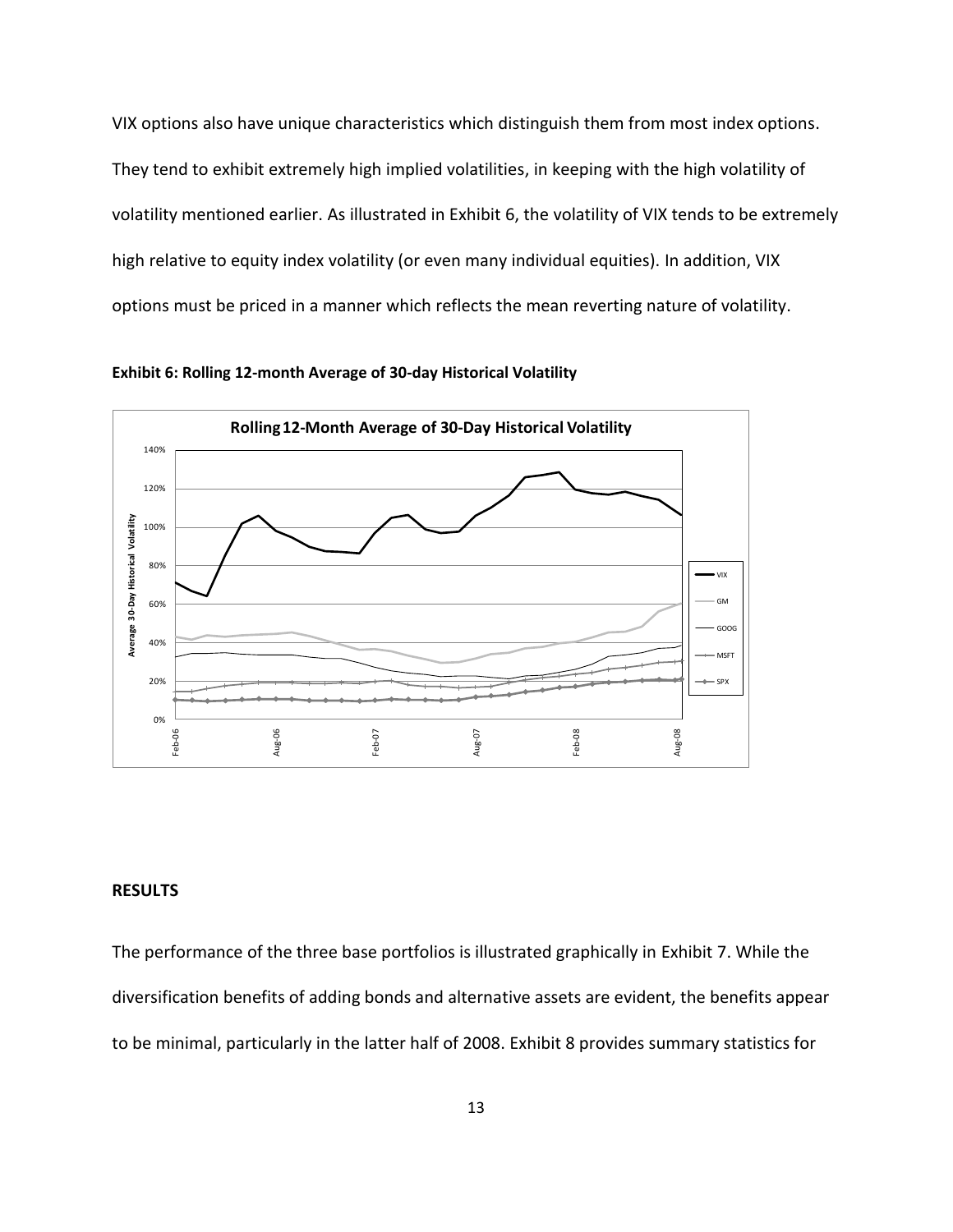each of the assets on a standalone basis from March 2006 to December 2008 and from August 2008 to December 2008 $^{15}$ .





It is clear that, with the exception of bonds and managed futures, all of the components of the base portfolios performed quite poorly (in a similar fashion to equities) over both the entire period, and the late 2008 period. In contrast, the strong performance of VIX futures suggests that there may be diversification benefits from adding VIX futures to the base portfolios.

 $\overline{\phantom{a}}$ 

<sup>&</sup>lt;sup>15</sup> Many of the return distributions presented here are highly non-normal. Care should be taken in interpreting results based only on the first two moments. See, for example Arditti [1967].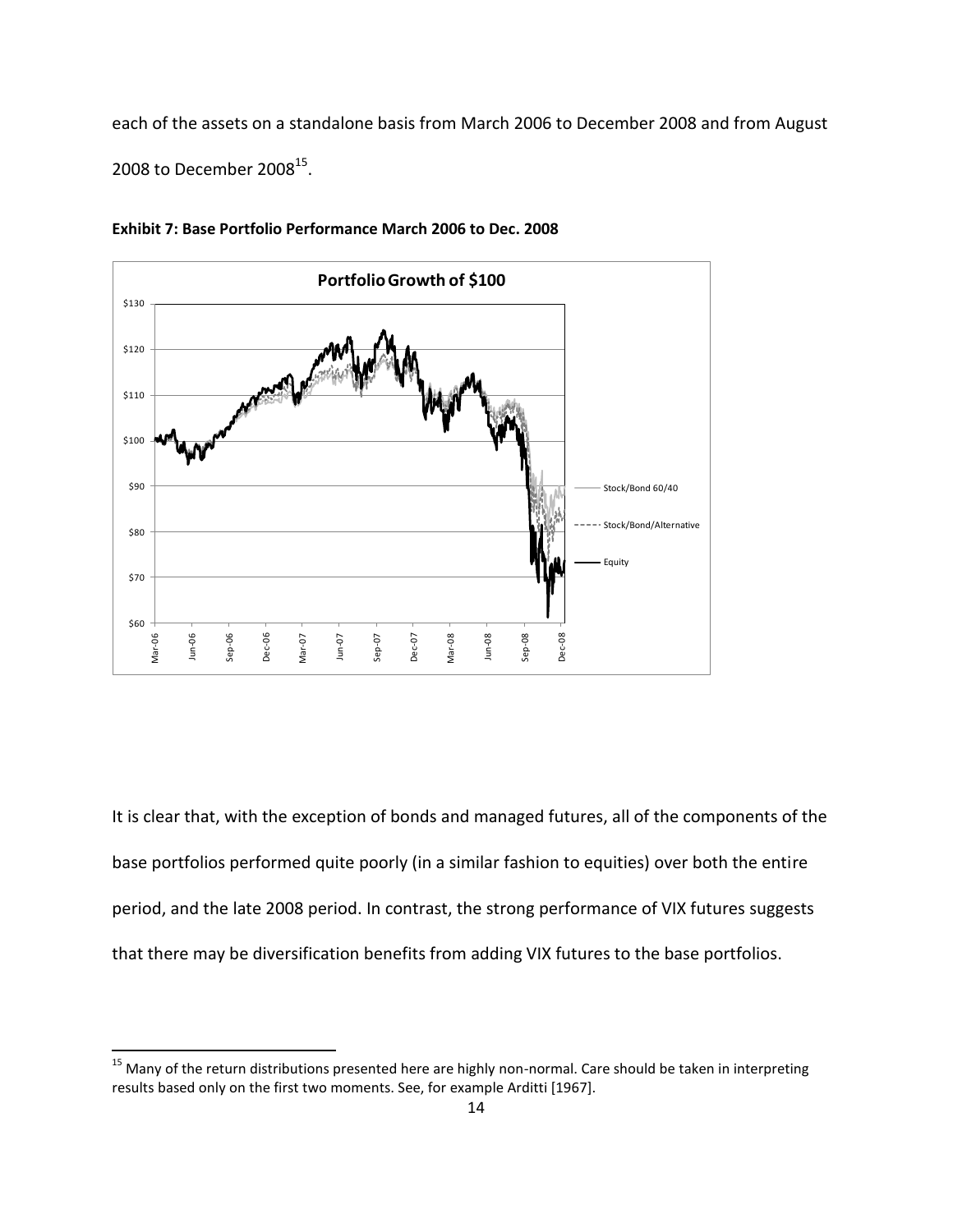**Exhibit 8: Base Asset Summary Statistics March 2006 to Dec. 2008 and Aug. 2008 to Dec. 2008**

| 3/22/2006 to 12/31/2008         | Equity    | <b>Bonds</b> | <b>High Yield</b><br><b>Bonds</b> | <b>Hedge Funds</b> | Managed<br><b>Futures</b> | Commodity | <b>Private Equity</b> | <b>Real Estate</b> | <b>VIX Futures</b> |
|---------------------------------|-----------|--------------|-----------------------------------|--------------------|---------------------------|-----------|-----------------------|--------------------|--------------------|
| <b>Annualized Daily Return</b>  | $-10.30%$ | 5.97%        | $-6.92%$                          | $-5.73%$           | 9.31%                     | $-14.68%$ | $-29.10%$             | $-15.98%$          | $-5.98%$           |
| <b>Annualized Std Deviation</b> | 26.85%    | 4.35%        | 6.94%                             | 5.66%              | 7.60%                     | 29.09%    | 29.92%                | 48.29%             | 70.75%             |
| <b>Maximum Drawdown</b>         | $-50.71%$ | $-5.08%$     | $-35.34%$                         | $-26.30%$          | $-9.13%$                  | $-67.59%$ | $-74.28%$             | $-70.86%$          | $-82.02%$          |
| <b>Annual Sharpe Ratio</b>      | $-0.42$   | 1.16         | $-1.13$                           | $-1.18$            | 1.10                      | $-0.54$   | $-1.00$               | $-0.35$            | $-0.10$            |
| Skew                            | 0.05      | $-0.11$      | $-2.96$                           | $-0.97$            | $-0.62$                   | $-0.15$   | $-0.24$               | 0.23               | 0.52               |
| Kurtosis                        | 10.47     | 1.92         | 25.56                             | 4.87               | 2.04                      | 2.65      | 8.54                  | 10.28              | 5.07               |
| %Up days                        | 54%       | 54%          | 58%                               | 55%                | 58%                       | 51%       | 48%                   | 49%                | 45%                |
| % Down Days                     | 46%       | 46%          | 42%                               | 45%                | 42%                       | 49%       | 52%                   | 51%                | 55%                |
| Return over the period          | $-26.26%$ | 17.64%       | $-18.22%$                         | $-15.26%$          | 28.35%                    | $-35.94%$ | $-61.87%$             | $-38.62%$          | $-15.87%$          |
| 8/1/2008 to 12/31/2008          | Equity    | <b>Bonds</b> | <b>High Yield</b><br><b>Bonds</b> | <b>Hedge Funds</b> | Managed<br><b>Futures</b> | Commodity | <b>Private Equity</b> | <b>Real Estate</b> | <b>VIX Futures</b> |
| <b>Period Return</b>            | $-27.87%$ | 4.15%        | $-24.17%$                         | $-20.20%$          | 7.33%                     | $-56.89%$ | $-57.38%$             | $-37.88%$          | 159.52%            |
| <b>Period Std Deviation</b>     | 37.73%    | 4.04%        | 10.17%                            | 5.51%              | 5.09%                     | 33.84%    | 40.21%                | 69.53%             | 62.88%             |
| <b>Maximum Drawdown</b>         | $-41.92%$ | $-5.08%$     | $-32.12%$                         | $-20.20%$          | $-3.09%$                  | $-62.00%$ | $-62.70%$             | $-63.33%$          | $-35.31%$          |
| <b>Period Sharpe Ratio</b>      | $-0.75$   | 0.93         | $-2.41$                           | $-3.73$            | 1.36                      | $-1.69$   | $-1.44$               | $-0.55$            | 2.53               |
| Skew                            | 0.21      | $-0.11$      | $-1.04$                           | $-0.15$            | $-0.21$                   | 0.36      | 0.24                  | 0.20               | 0.31               |
| Kurtosis                        | 1.13      | 1.48         | 3.28                              | 3.80               | 3.60                      | 0.13      | 1.13                  | 0.68               | 0.20               |
| %Up days                        | 54%       | 54%          | 58%                               | 55%                | 58%                       | 51%       | 48%                   | 49%                | 45%                |
| % Down Days                     | 46%       | 46%          | 42%                               | 45%                | 42%                       | 49%       | 52%                   | 51%                | 55%                |

## **VIX Futures**

 $\overline{\phantom{a}}$ 

The upper panel of Exhibit 9 provides performance measures over the entire period for the addition of 2.5% and 10% VIX futures to the base portfolios<sup>16</sup>. The Exhibit shows that for all three base portfolios, the addition of a 2.5% allocation to VIX futures both increases returns and reduces the standard deviation of returns. It is also interesting to note that when comparing only the base portfolios with no VIX allocation, the addition of alternative assets to the stock/bond portfolio results in a decrease in returns and an increase in standard deviation.

 $16$  While these allocations may seem quite high, there are two factors that mitigate this concern. First, the allocations are deliberately high to aid in the clear illustration of the impact of VIX inclusion in the portfolios. Secondly, the allocation represents a fully-collateralized futures position which implies that the dollar amount of the allocation is held in Treasury Bills, eliminating the high degree of leverage which may occur with futures positions.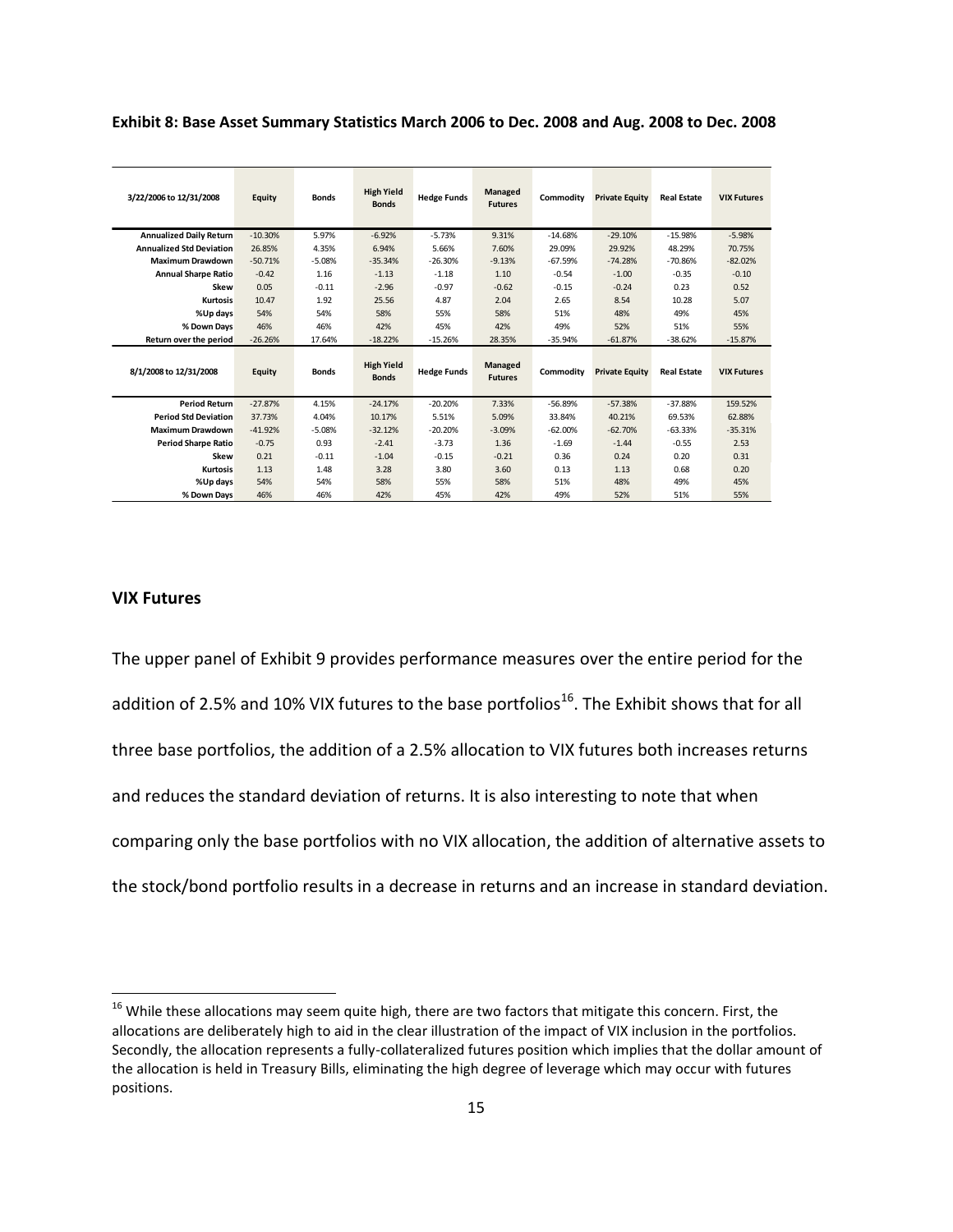This suggests that the addition of alternative assets was ineffectual in providing diversification benefits in this time period.

| Mar. 21, 2006 to Dec. 31, 2008    | 100% Equity | 97.5% Equity /<br>2.5% VIX<br><b>Futures</b> | 90% Equity /<br>10% VIX Futures | 60% Equity /<br>40% Bonds | 58.5% Equity /<br>39% Bonds /<br>2.5% VIX<br><b>Futures</b> | 54% Equity /<br>36% Bonds /<br>10% VIX Futures | 100% E/B/A<br>Portfolio | 97.5% E/B/A<br>Portfolio / 2.5% Portfolio / 10%<br><b>VIX Futures</b> | 90% E/B/A<br><b>VIX Futures</b> |
|-----------------------------------|-------------|----------------------------------------------|---------------------------------|---------------------------|-------------------------------------------------------------|------------------------------------------------|-------------------------|-----------------------------------------------------------------------|---------------------------------|
| <b>Annualized Daily Return</b>    | $-10.30%$   | $-9.13%$                                     | $-6.01%$                        | $-3.66%$                  | $-2.78%$                                                    | $-0.47%$                                       | $-5.56%$                | $-4.59%$                                                              | $-2.05%$                        |
| <b>Annualized Std Deviation</b>   | 26.85%      | 24.38%                                       | 18.22%                          | 15.39%                    | 13.41%                                                      | 9.47%                                          | 17.86%                  | 15.80%                                                                | 11.34%                          |
| <b>Maximum Drawdown</b>           | $-50.71%$   | $-47.04%$                                    | $-35.14%$                       | $-32.88%$                 | $-28.77%$                                                   | $-16.33%$                                      | $-38.32%$               | $-34.32%$                                                             | $-21.65%$                       |
| <b>Annual Sharpe Ratio</b>        | $-0.47$     | $-0.47$                                      | $-0.46$                         | $-0.39$                   | $-0.39$                                                     | $-0.30$                                        | $-0.45$                 | $-0.44$                                                               | $-0.39$                         |
| <b>Skew</b>                       | 0.05        | 0.07                                         | 0.23                            | $-0.15$                   | $-0.07$                                                     | 0.30                                           | $-0.21$                 | $-0.15$                                                               | 0.15                            |
| Kurtosis                          | 10.47       | 10.39                                        | 10.94                           | 9.53                      | 9.91                                                        | 11.59                                          | 9.37                    | 9.71                                                                  | 11.04                           |
| %Up days                          | 54%         | 53%                                          | 50%                             | 54%                       | 52%                                                         | 49%                                            | 54%                     | 53%                                                                   | 50%                             |
| % Down Days                       | 46%         | 47%                                          | 50%                             | 46%                       | 48%                                                         | 51%                                            | 46%                     | 47%                                                                   | 50%                             |
| Return over the 2 3/4 year period | $-26.26%$   | $-23.54%$                                    | $-15.94%$                       | $-9.94%$                  | $-7.59%$                                                    | $-1.30%$                                       | $-14.82%$               | $-12.35%$                                                             | $-5.63%$                        |
| Daily Stutzer Index               | $-0.02$     | $-0.02$                                      | $-0.02$                         | $-0.02$                   | $-0.02$                                                     | $-0.02$                                        | $-0.02$                 | $-0.02$                                                               | $-0.02$                         |
| <b>Leland Beta</b>                | 1.00        | 0.91                                         | 0.64                            | 0.57                      | 0.49                                                        | 0.27                                           | 0.66                    | 0.58                                                                  | 0.35                            |
|                                   |             |                                              |                                 |                           |                                                             |                                                |                         |                                                                       |                                 |
| <b>Leland Daily Alpha</b>         | 0.000%      | $-0.001%$                                    | $-0.003%$                       | 0.002%                    | 0.002%                                                      | 0.001%                                         | $-0.001%$               | $-0.001%$                                                             | $-0.002%$                       |
| Aug. 1, 2008 to Dec. 31, 2008     | 100% Equity | 97.5% Equity /<br>2.5% VIX<br><b>Futures</b> | 90% Equity /<br>10% VIX Futures | 60% Equity /<br>40% Bonds | 58.5% Equity /<br>39% Bonds /<br>2.5% VIX<br><b>Futures</b> | 54% Equity /<br>36% Bonds /<br>10% VIX Futures | 100% E/B/A<br>Portfolio | 97.5% E/B/A<br>Portfolio / 2.5% Portfolio / 10%<br><b>VIX Futures</b> | 90% E/B/A<br><b>VIX Futures</b> |
| <b>Period Return</b>              | $-27.87%$   | $-24.03%$                                    | $-12.12%$                       | $-15.87%$                 | $-12.06%$                                                   | $-0.33%$                                       | $-19.68%$               | $-15.85%$                                                             | $-4.02%$                        |
| <b>Period Std Deviation</b>       | 37.73%      | 34.51%                                       | 26.24%                          | 21.65%                    | 19.15%                                                      | 13.28%                                         | 25.25%                  | 22.65%                                                                | 16.33%                          |
| <b>Maximum Drawdown</b>           | $-41.92%$   | $-37.69%$                                    | $-23.82%$                       | $-27.59%$                 | $-22.97%$                                                   | $-9.04%$                                       | $-32.17%$               | $-27.72%$                                                             | $-14.00%$                       |
| <b>Period Sharpe Ratio</b>        | $-0.74$     | $-0.70$                                      | $-0.47$                         | $-0.74$                   | $-0.64$                                                     | $-0.04$                                        | $-0.79$                 | $-0.71$                                                               | $-0.26$                         |
| <b>Skew</b>                       | 0.21        | 0.21                                         | 0.23                            | 0.08                      | 0.10                                                        | 0.27                                           | 0.05                    | 0.07                                                                  | 0.17                            |
| <b>Kurtosis</b>                   | 1.13        | 0.99                                         | 0.88                            | 0.79                      | 0.70                                                        | 1.12                                           | 0.65                    | 0.58                                                                  | 0.77                            |
| %Up days                          | 48%         | 48%                                          | 49%                             | 48%                       | 47%                                                         | 48%                                            | 49%                     | 48%                                                                   | 47%                             |
| % Down Days                       | 52%         | 52%                                          | 51%                             | 52%                       | 53%                                                         | 52%                                            | 51%                     | 52%                                                                   | 53%                             |
| Daily Stutzer Index               | $-0.07$     | 0.00                                         | 0.00                            | 0.00                      | 0.00                                                        | 0.00                                           | 0.00                    | 0.00                                                                  | 0.00                            |
| <b>Leland Beta</b>                | 1.00        | 1.83                                         | 1.41                            | 3.25                      | 3.07                                                        | $-0.21$                                        | 2.99                    | 2.92                                                                  | 1.12                            |

**Exhibit 9: Summary Statistics with VIX Futures Mar. 2006 to Dec. 2008 and Aug. 2008 to Dec. 2008**

At this point in the analysis, it is important to clarify a number of points. First, it should be noted that negative Sharpe ratios provide little useful information. The calculation of the Sharpe ratio is based on expected returns. Certainly, if one expected returns to be negative, all wealth would be allocated to cash for the period. Even when returns are positive, one should be wary of employing traditional risk-adjusted performance measures, such as the Sharpe ratio and Jensen's alpha. This is particularly the case for portfolios that include option trading or other strategies which may potentially generate skewed or kurtotic return distributions. These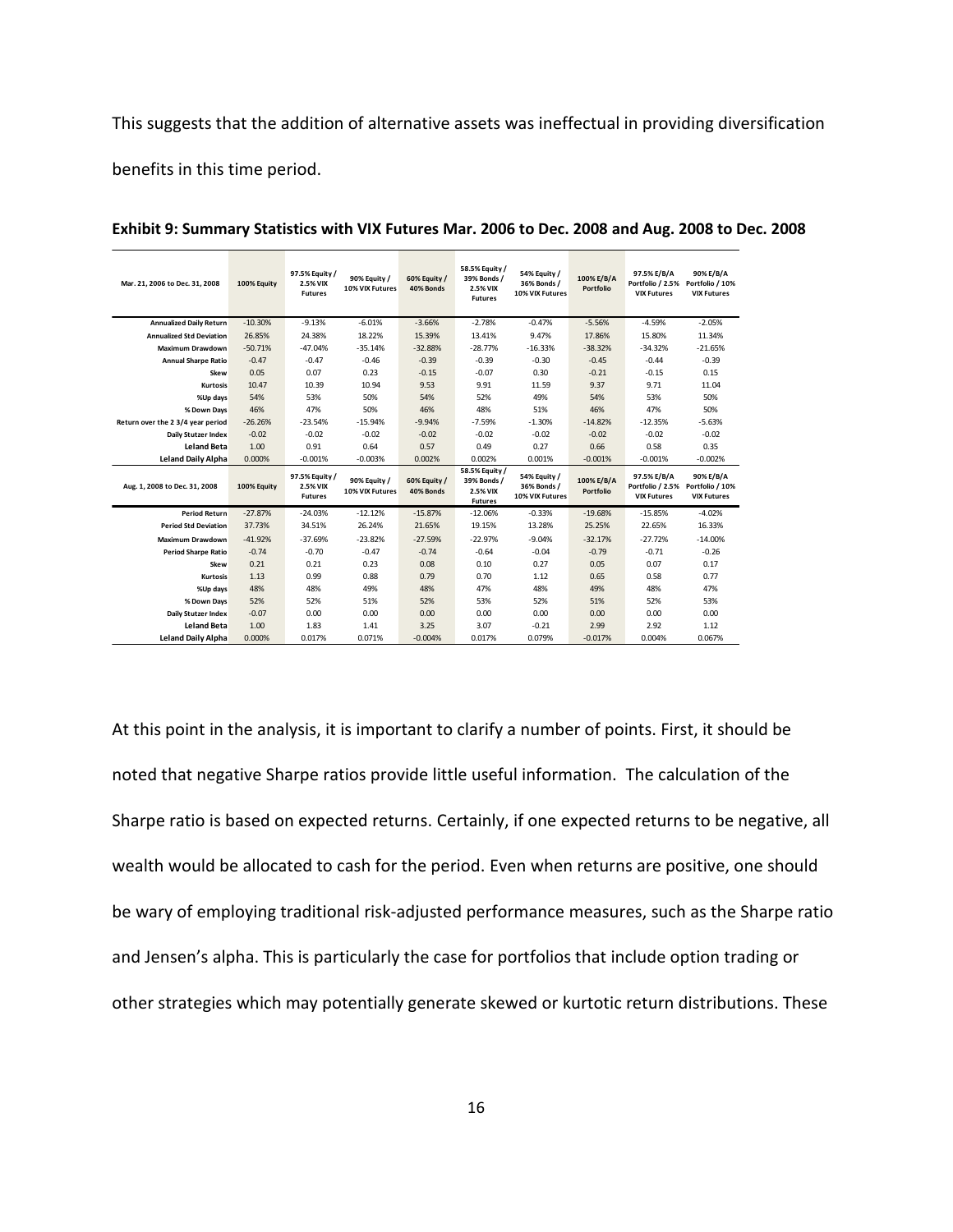measures assume that returns are normally distributed<sup>17</sup>. Arditti [1967] shows that investors that exhibit non-increasing absolute risk aversion prefer positive skewness. Therefore negatively skewed return distributions should exhibit higher expected returns than positively skewed distributions, all else being equal. Since many of the return distributions presented here are highly non-normal, measures which are robust to non-normality such as the Stutzer index and Leland's alpha $^{18}$  are provided in the exhibits.

The lower panel of Exhibit 9 provides even stronger evidence of the benefits of the addition of VIX exposure to the base portfolios. The panel provides summary statistics for August to December 2008. In this period of extreme negative returns, the 2.5 % VIX futures exposure results in significantly reduced losses, at far lower standard deviations. For example, for the Stock/Bond/Alternatives portfolio, period returns are improved from -20% to -16% by adding 2.5% VIX futures and further improved to -4% by adding 10% VIX futures. Standard deviations are also reduced significantly (from 25% to 23% and 16%, respectively). Thus, the addition of 10% VIX futures cuts the losses to about 1/5 their initial level while reducing standard deviation by 1/3. Similarly, maximum drawdown for the portfolios is significantly improved by the addition of VIX futures. For example, for the Stock/Bond/Alternatives portfolio maximum drawdown is reduced from -32% to -27% and then to -14%. Similarly, the Leland daily alpha of the portfolio is improved from -1.7 basis points to 0.4 bps and then to 6.7 bps (for the 0%, 2.5% and 10% VIX futures allocations). A graphic illustration is provided in Exhibit 11.

 $\overline{a}$ 

 $^{17}$  The Sharpe ratio may also be easily manipulated. For example, see Spurgin [2001].

<sup>&</sup>lt;sup>18</sup> See Appendix A for further details regarding these measures. Despite its limitations, the Sharpe ratio is included for the sake of convention.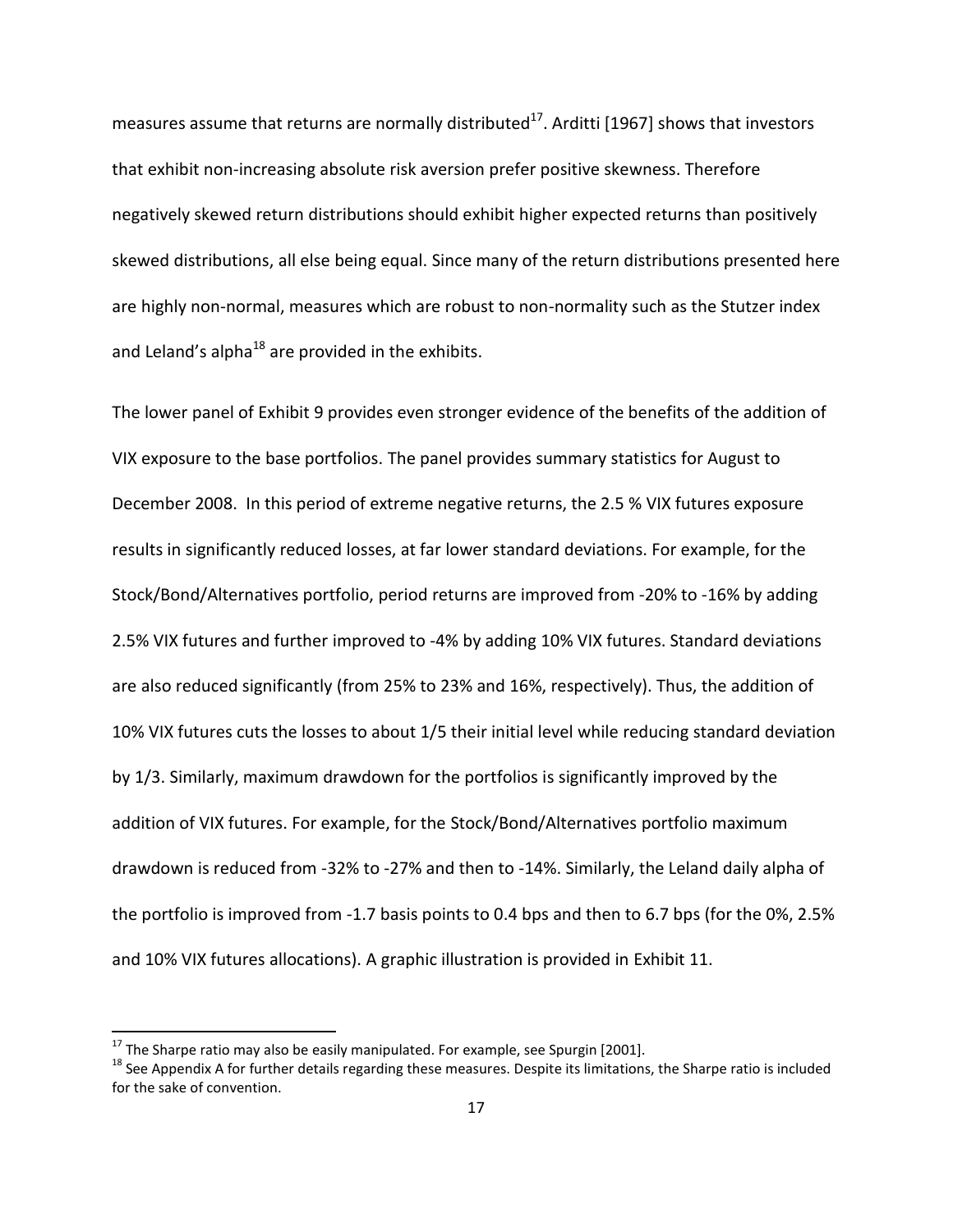Exhibit 10 illustrates the efficient frontier that is possible from the addition of VIX futures to a Stock/Bond/Alternatives portfolio. Once again, the diversification benefits of VIX futures are clearly evident. The addition of up to 10% VIX futures reduces standard deviation in the overall period by more than a half while improving returns by cutting the losses in half<sup>19</sup>.

**Exhibit 10: Addition of VIX futures to Stock/Bond/Alternatives March 2006 to Dec. 2008**



**Exhibit 11: Portfolio Performance with VIX Futures March 2006 to Dec. 2008**



<sup>&</sup>lt;sup>19</sup> Of course, if an investor had predicted the negative returns, he would be fully in cash and achieve higher returns than available at any point on the provided frontier.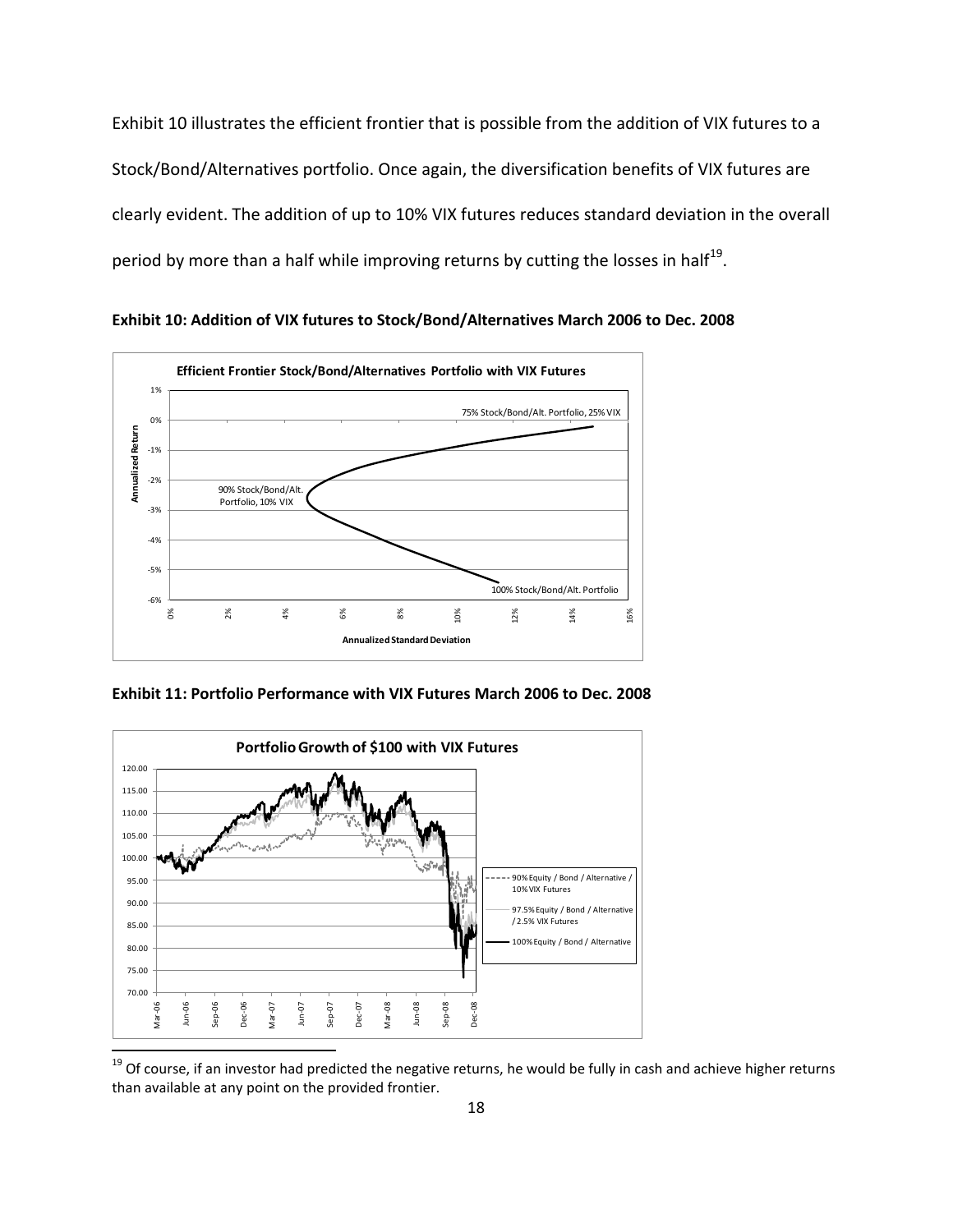## **ATM VIX Calls**

The section considers the addition of VIX calls to the base portfolios. The base portfolios are combined with a 1% or 3% allocation of ATM VIX 1-month calls or 25% OTM VIX 1-month calls.

| Mar. 21, 2006 to Dec. 31, 2008    | 100% Equity | 99% Equity /<br>1% ATM VIX<br>Calls | 97% Equity /<br>3% ATM VIX<br>Calls | 60% Equity /<br>40% Bonds | 59.4% Equity / 58.2% Equity /<br>39.6% Bonds / 38.8% Bonds /<br>1% ATM VIX<br>Calls | 3% ATM VIX<br>Calls                                                                 | 100% E/B/A<br>Portfolio | 99% E/B/A | 97% E/B/A<br>Portfolio / 1% Portfolio / 3%<br>ATM VIX Calls ATM VIX Calls |
|-----------------------------------|-------------|-------------------------------------|-------------------------------------|---------------------------|-------------------------------------------------------------------------------------|-------------------------------------------------------------------------------------|-------------------------|-----------|---------------------------------------------------------------------------|
| <b>Annualized Daily Return</b>    | $-10.30%$   | $-8.42%$                            | $-6.61%$                            | $-3.66%$                  | $-2.27%$                                                                            | $-1.34%$                                                                            | $-5.56%$                | $-4.03%$  | $-2.84%$                                                                  |
| <b>Annualized Std Deviation</b>   | 26.85%      | 22.24%                              | 21.86%                              | 15.39%                    | 12.22%                                                                              | 18.13%                                                                              | 17.86%                  | 14.41%    | 18.76%                                                                    |
| <b>Maximum Drawdown</b>           | $-50.71%$   | $-43.12%$                           | $-35.60%$                           | $-32.88%$                 | $-23.79%$                                                                           | $-31.51%$                                                                           | $-38.32%$               | $-29.64%$ | $-31.98%$                                                                 |
| <b>Annual Sharpe Ratio</b>        | $-0.47$     | $-0.49$                             | $-0.41$                             | $-0.39$                   | $-0.38$                                                                             | $-0.21$                                                                             | $-0.45$                 | $-0.45$   | $-0.28$                                                                   |
| Skew                              | 0.05        | 0.26                                | 0.08                                | $-0.15$                   | 0.33                                                                                | $-0.31$                                                                             | $-0.21$                 | 0.19      | $-0.31$                                                                   |
| Kurtosis                          | 10.47       | 10.22                               | 14.21                               | 9.53                      | 10.61                                                                               | 23.24                                                                               | 9.37                    | 10.29     | 20.67                                                                     |
| %Up days                          | 54%         | 51%                                 | 47%                                 | 54%                       | 50%                                                                                 | 43%                                                                                 | 54%                     | 50%       | 44%                                                                       |
| % Down Days                       | 46%         | 49%                                 | 53%                                 | 46%                       | 50%                                                                                 | 57%                                                                                 | 46%                     | 50%       | 56%                                                                       |
| Return over the 2 3/4 year period | $-26.26%$   | $-21.85%$                           | $-17.44%$                           | $-9.94%$                  | $-6.24%$                                                                            | $-3.72%$                                                                            | $-14.82%$               | $-10.88%$ | $-7.76%$                                                                  |
| <b>Daily Stutzer Index</b>        | $-0.02$     | $-0.02$                             | $-0.02$                             | $-0.02$                   | $-0.02$                                                                             | $-0.01$                                                                             | $-0.02$                 | $-0.02$   | $-0.01$                                                                   |
| <b>Leland Beta</b>                | 1.00        | 0.78                                | 0.40                                | 0.57                      | 0.37                                                                                | 0.02                                                                                | 0.66                    | 0.46      | 0.10                                                                      |
| <b>Leland Daily Alpha</b>         | 0.000%      | $-0.005%$                           | $-0.012%$                           | 0.002%                    | $-0.001%$                                                                           | $-0.007%$                                                                           | $-0.001%$               | $-0.004%$ | $-0.010%$                                                                 |
| Aug. 1, 2008 to Dec. 31, 2008     | 100% Equity | 99% Equity /<br>1% ATM VIX<br>Calls | 97% Equity /<br>3% ATM VIX<br>Calls | 60% Equity /<br>40% Bonds | 1% ATM VIX<br>Calls                                                                 | 59.4% Equity / 58.2% Equity /<br>39.6% Bonds / 38.8% Bonds /<br>3% ATM VIX<br>Calls | 100% E/B/A<br>Portfolio | 99% E/B/A | 97% E/B/A<br>Portfolio / 1% Portfolio / 3%<br>ATM VIX Calls ATM VIX Calls |
| <b>Period Return</b>              | $-27.87%$   | $-15.44%$                           | 11.04%                              | $-15.87%$                 | $-2.68%$                                                                            | 25.24%                                                                              | $-19.68%$               | $-6.72%$  | 20.78%                                                                    |
| <b>Period Std Deviation</b>       | 37.73%      | 31.52%                              | 27.55%                              | 21.65%                    | 17.04%                                                                              | 19.24%                                                                              | 25.25%                  | 20.48%    | 21.08%                                                                    |
| <b>Maximum Drawdown</b>           | $-41.92%$   | $-29.76%$                           | $-20.49%$                           | $-27.59%$                 | $-13.58%$                                                                           | $-12.37%$                                                                           | $-32.17%$               | $-18.82%$ | $-15.41%$                                                                 |
| <b>Period Sharpe Ratio</b>        | $-0.74$     | $-0.50$                             | 0.39                                | $-0.74$                   | $-0.17$                                                                             | 1.30                                                                                | $-0.79$                 | $-0.34$   | 0.98                                                                      |
| Skew                              | 0.21        | 0.26                                | 0.11                                | 0.08                      | 0.25                                                                                | $-0.23$                                                                             | 0.05                    | 0.18      | $-0.22$                                                                   |
| <b>Kurtosis</b>                   | 1.13        | 0.92                                | 2.55                                | 0.79                      | 1.11                                                                                | 8.61                                                                                | 0.65                    | 0.84      | 6.13                                                                      |
| %Up days                          | 48%         | 50%                                 | 55%                                 | 48%                       | 48%                                                                                 | 56%                                                                                 | 49%                     | 50%       | 52%                                                                       |
| % Down Days                       | 52%         | 50%                                 | 45%                                 | 52%                       | 52%                                                                                 | 44%                                                                                 | 51%                     | 50%       | 48%                                                                       |
| Daily Stutzer Index               | $-0.07$     | $-0.04$                             | 0.05                                | $-0.07$                   | $-0.01$                                                                             | 0.12                                                                                | $-0.07$                 | $-0.02$   | 0.10                                                                      |
| <b>Leland Beta</b>                | 1.00        | 0.80                                | 0.47                                | 0.57                      | 0.40                                                                                | 0.11                                                                                | 0.67                    | 0.49      | 0.19                                                                      |
| <b>Leland Daily Alpha</b>         | 0.000%      | 0.081%                              | 0.248%                              | $-0.004%$                 | 0.084%                                                                              | 0.255%                                                                              | $-0.017%$               | 0.071%    | 0.245%                                                                    |

**Exhibit 12: Summary Statistics with ATM VIX Calls Mar. 2006 to Dec. 2008 and Aug. 2008 to Dec. 2008**

Exhibit 12 provides the summary statistics for the resulting portfolios. The addition of ATM VIX calls provides largely similar results to the addition of VIX futures. While ATM VIX calls reduce losses for all three portfolios in the March 2006 to December 2008 period, the effect on standard deviation is mixed. The addition of a 1% allocation to ATM calls reduces the standard deviation, but the greater 3% allocation increases standard deviation for all but the 100% stock portfolio. Maximum drawdown suggests a similar pattern. For example, for the stock/bond/alternatives portfolio in the overall period, annualized daily returns are -6%, -4% and -3% respectively, while standard deviations are 18%, 14% and 19% and maximum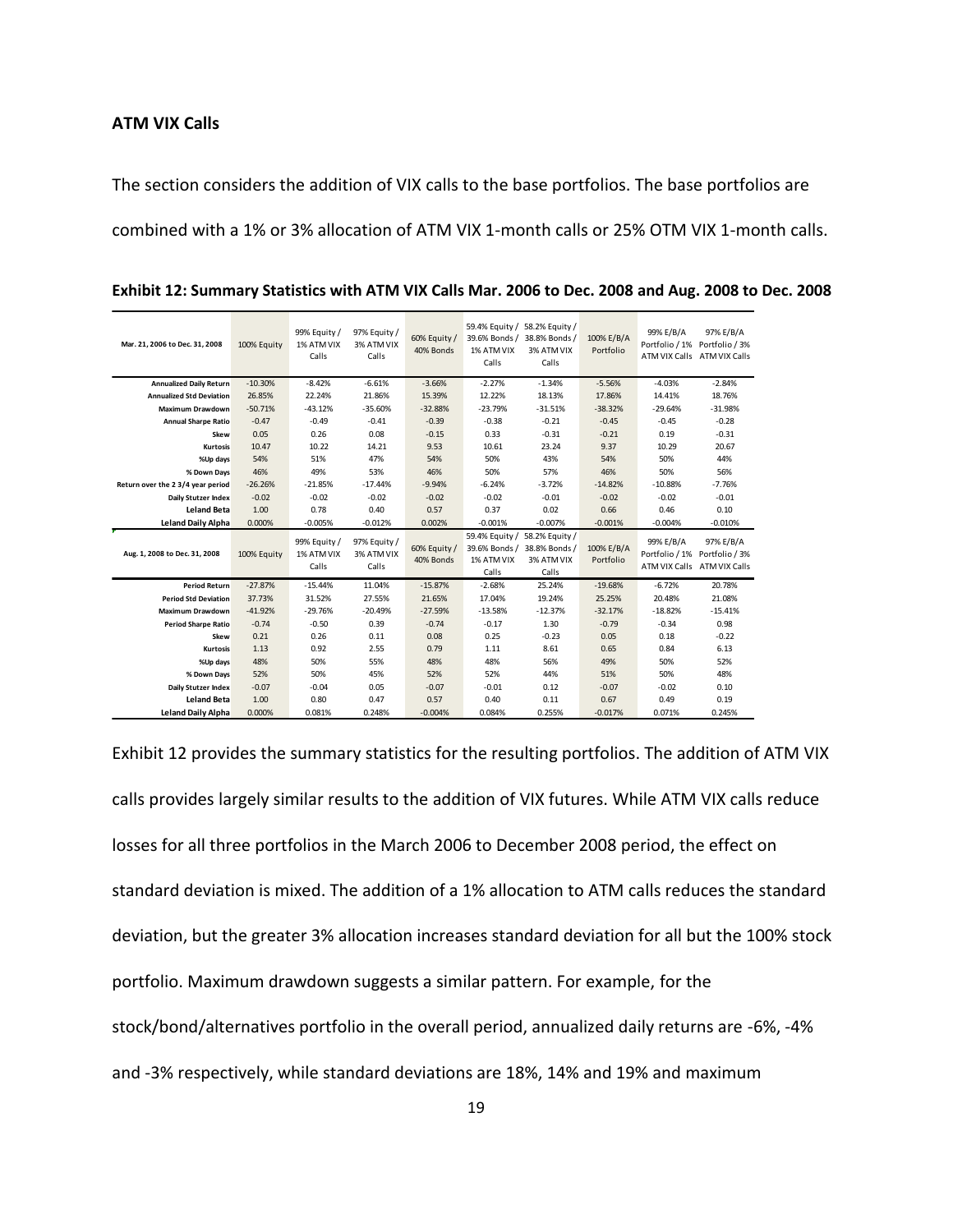drawdowns are -38%, -30% and -32% respectively. The Leland alphas suggest a slight underperformance from the addition of ATM VIX calls in the 2006 to 2008 period. As with VIX futures, the impact of ATM VIX calls is more significant in the latter half of 2008. While the standard deviation reduction is generally not very large, the return improvements are impressive. In the case of the stock/bond/alternatives portfolio, period returns are increased from -20% to +21%, while period standard deviation is reduced from 25% to 21%, and maximum drawdown is cut in half from -32% to -15%. Exhibit 13 illustrates the diversification benefits of ATM VIX calls in an efficient frontier context. An allocation to ATM VIX calls of up to 1% in a well diversified portfolio can cut losses by 1/5 while reducing standard deviation by 1/5. Exhibit 14 graphically illustrates the same results as Exhibit 12. The reduced portfolio returns in up markets and the loss reduction/return enhancement in down markets are clearly evident in Exhibit 14.



**Exhibit 13: Efficient Frontier with ATM VIX Calls Mar. 2006 to Dec. 2008**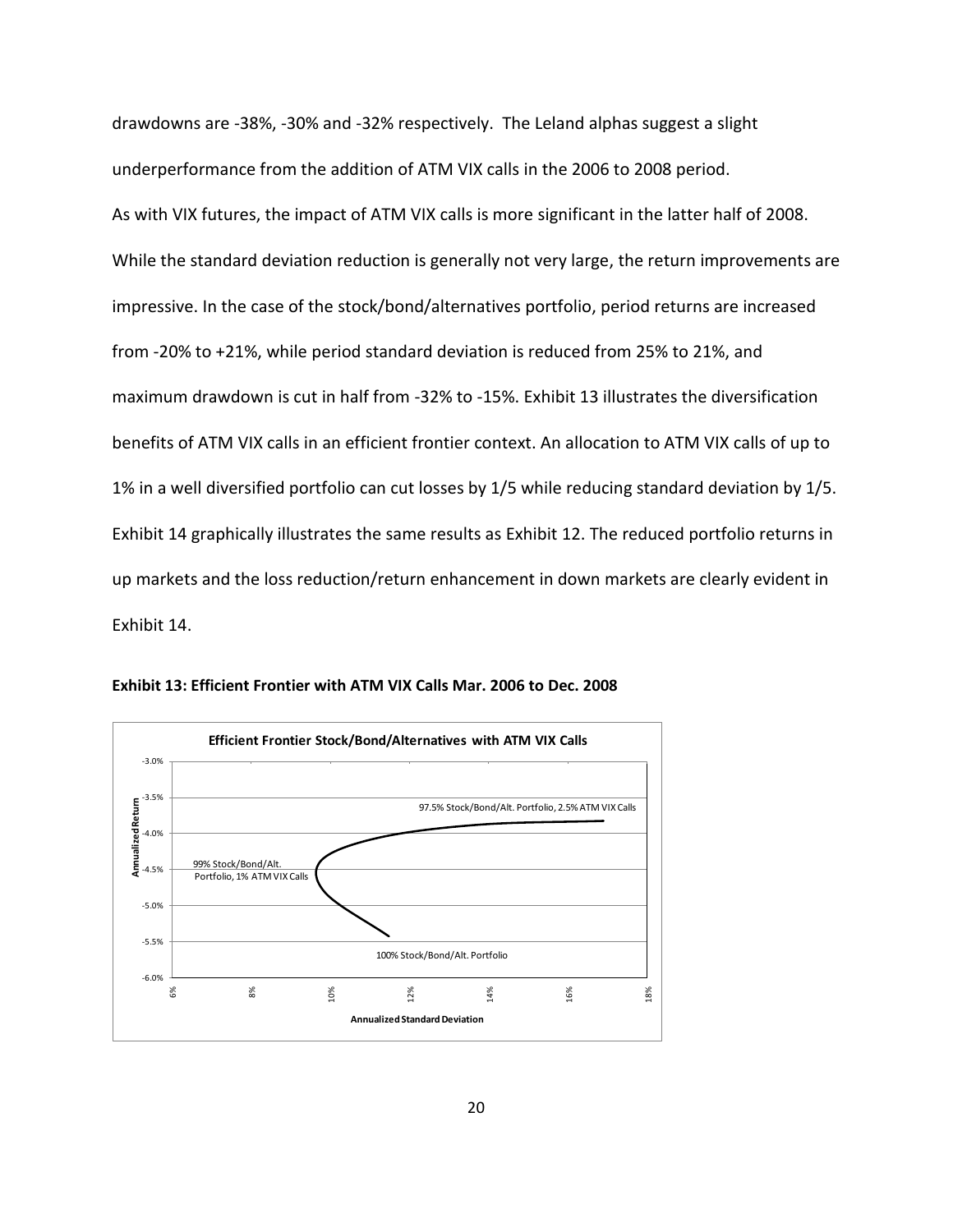

**Exhibit 14: Portfolio Performance with ATM VIX Calls March 2006 to Dec. 2008**

#### **25% OTM VIX Calls**

This section considers the addition of deep out-of-the-money (25% OTM) VIX calls to the base portfolios. As with the ATM calls, an allocation of 1% and 3% to the 25% OTM calls is considered. Not surprisingly, the results for the 25% OTM calls are more extreme than for the ATM calls. The extra leverage provided by the deep OTM calls results in greater return benefits in market drops, but with a corresponding increase in standard deviation.

This is evident in both time periods, but is particularly pronounced in the latter 2008 period. For example, for the stock/bond/alternatives portfolio in the lower panel of Exhibit 15, period returns increase from -20% to +18% and then to +97% with the addition of 1% and 3% OTM VIX calls, respectively. Meanwhile, the period standard deviation increases from 25% to 29% and to 52%. On the other hand, maximum drawdown does not exhibit as significant of a change (-32%,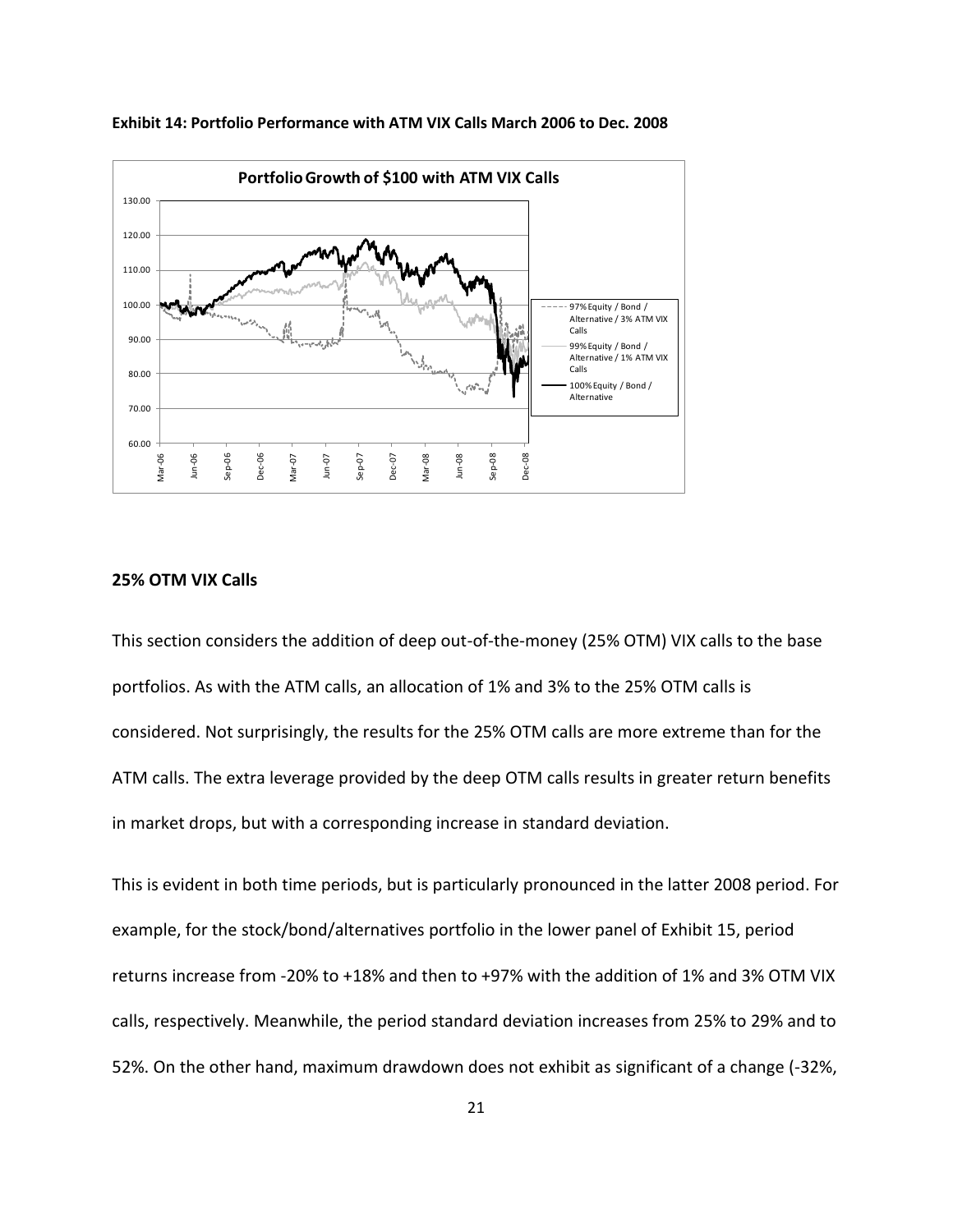-24% and -27%). The improvements in risk-adjusted returns are also evident in the Stutzer index and Leland alpha. The Stutzer index improves from -0.07 to 0.07 and then 0.15, while the Leland daily alpha increases from -1.7 bps to 24.7 bps and finally 69.1 bps. The results for the overall period exhibit a similar pattern, although to a somewhat lesser degree.

| Mar. 21, 2006 to Dec. 31, 2008    | 100% Equity | 99% Equity /<br>1% 25% OTM<br>VIX Calls                 | 97% Equity /<br>3% 25% OTM<br>VIX Calls | 60% Equity /<br>40% Bonds | 59.4% Equity / 58.2% Equity /<br>1% 25% OTM<br>VIX Calls          | 39.6% Bonds / 38.8% Bonds /<br>3% 25% OTM<br>VIX Calls            | 100% E/B/A<br>Portfolio | 99% E/B/A<br>25% OTM VIX<br>Calls                   | 97% E/B/A<br>Portfolio / 1% Portfolio / 3%<br>25% OTM VIX<br>Calls |
|-----------------------------------|-------------|---------------------------------------------------------|-----------------------------------------|---------------------------|-------------------------------------------------------------------|-------------------------------------------------------------------|-------------------------|-----------------------------------------------------|--------------------------------------------------------------------|
| <b>Annualized Daily Return</b>    | $-10.30%$   | $-3.29%$                                                | 1.24%                                   | $-3.66%$                  | 2.64%                                                             | 6.17%                                                             | $-5.56%$                | 0.96%                                               | 4.79%                                                              |
| <b>Annualized Std Deviation</b>   | 26.85%      | 24.86%                                                  | 39.99%                                  | 15.39%                    | 18.67%                                                            | 38.92%                                                            | 17.86%                  | 19.95%                                              | 39.14%                                                             |
| <b>Maximum Drawdown</b>           | $-50.71%$   | $-30.86%$                                               | $-53.10%$                               | $-32.88%$                 | $-21.46%$                                                         | $-51.05%$                                                         | $-38.32%$               | $-24.37%$                                           | $-51.45%$                                                          |
| <b>Annual Sharpe Ratio</b>        | $-0.47$     | $-0.23$                                                 | $-0.03$                                 | $-0.39$                   | 0.01                                                              | 0.10                                                              | $-0.45$                 | $-0.07$                                             | 0.06                                                               |
| Skew                              | 0.05        | 0.04                                                    | 0.88                                    | $-0.15$                   | $-0.27$                                                           | 1.08                                                              | $-0.21$                 | $-0.29$                                             | 1.01                                                               |
| <b>Kurtosis</b>                   | 10.47       | 16.89                                                   | 37.21                                   | 9.53                      | 41.33                                                             | 43.32                                                             | 9.37                    | 33.26                                               | 42.38                                                              |
| %Up days                          | 54%         | 50%                                                     | 46%                                     | 54%                       | 49%                                                               | 43%                                                               | 54%                     | 50%                                                 | 44%                                                                |
| % Down Days                       | 46%         | 50%                                                     | 54%                                     | 46%                       | 51%                                                               | 57%                                                               | 46%                     | 50%                                                 | 56%                                                                |
| Return over the 2 3/4 year period | $-26.26%$   | $-8.95%$                                                | 3.51%                                   | $-9.94%$                  | 7.59%                                                             | 18.27%                                                            | $-14.82%$               | 2.71%                                               | 14.01%                                                             |
| Daily Stutzer Index               | $-0.02$     | $-0.01$                                                 | 0.01                                    | $-0.02$                   | 0.01                                                              | 0.02                                                              | $-0.02$                 | 0.00                                                | 0.02                                                               |
| <b>Leland Beta</b>                | 1.00        | 0.57                                                    | $-0.01$                                 | 0.57                      | 0.18                                                              | $-0.36$                                                           | 0.66                    | 0.26                                                | $-0.28$                                                            |
|                                   |             |                                                         |                                         |                           |                                                                   |                                                                   |                         |                                                     |                                                                    |
| <b>Leland Daily Alpha</b>         | 0.000%      | 0.011%                                                  | 0.027%                                  | 0.002%                    | 0.015%                                                            | 0.031%                                                            | $-0.001%$               | 0.013%                                              | 0.029%                                                             |
| Aug. 1, 2008 to Dec. 31, 2008     | 100% Equity | 99% Equity / 1% 97% Equity / 3%<br>25% OTM VIX<br>Calls | 25% OTM VIX<br>Calls                    | 60% Equity /<br>40% Bonds | 59.4% Equity /<br>39.6% Bonds /<br>1% 25% OTM<br><b>VIX Calls</b> | 58.2% Equity /<br>38.8% Bonds /<br>3% 25% OTM<br><b>VIX Calls</b> | 100% E/B/A<br>Portfolio | 99% E/B/A<br>Portfolio / 1%<br>25% OTM VIX<br>Calls | 97% E/B/A<br>Portfolio / 3%<br>25% OTM VIX<br>Calls                |
| <b>Period Return</b>              | $-27.87%$   | 7.95%                                                   | 84.41%                                  | $-15.87%$                 | 22.22%                                                            | 103.02%                                                           | $-19.68%$               | 17.70%                                              | 97.18%                                                             |
| <b>Period Std Deviation</b>       | 37.73%      | 34.96%                                                  | 53.38%                                  | 21.65%                    | 26.77%                                                            | 51.31%                                                            | 25.25%                  | 28.70%                                              | 51.86%                                                             |
| <b>Maximum Drawdown</b>           | $-41.92%$   | $-29.24%$                                               | $-31.90%$                               | $-27.59%$                 | $-21.46%$                                                         | $-25.60%$                                                         | $-32.17%$               | $-24.37%$                                           | $-27.40%$                                                          |
| <b>Period Sharpe Ratio</b>        | $-0.74$     | 0.22                                                    | 1.58                                    | $-0.74$                   | 0.82                                                              | 2.00                                                              | $-0.79$                 | 0.61                                                | 1.87                                                               |
| Skew                              | 0.21        | $-0.04$                                                 | 0.51                                    | 0.08                      | $-0.29$                                                           | 0.66                                                              | 0.05                    | $-0.28$                                             | 0.60                                                               |
| <b>Kurtosis</b>                   | 1.13        | 3.00                                                    | 9.40                                    | 0.79                      | 9.34                                                              | 11.85                                                             | 0.65                    | 7.02                                                | 11.34                                                              |
| %Up days                          | 48%         | 54%                                                     | 55%                                     | 48%                       | 54%                                                               | 58%                                                               | 49%                     | 55%                                                 | 54%                                                                |
| % Down Days                       | 52%         | 46%                                                     | 45%                                     | 52%                       | 46%                                                               | 42%                                                               | 51%                     | 45%                                                 | 46%                                                                |
| Daily Stutzer Index               | $-0.07$     | 0.04                                                    | 0.14                                    | $-0.07$                   | 0.09                                                              | 0.16                                                              | $-0.07$                 | 0.07                                                | 0.15                                                               |
| <b>Leland Beta</b>                | 1.00        | 0.51                                                    | $-0.06$                                 | 0.57                      | 0.15                                                              | $-0.38$                                                           | 0.67                    | 0.23                                                | $-0.31$                                                            |

**Exhibit 15: Summary Statistics with 25% OTM VIX Calls Mar. 2006 to Dec. 2008 and Aug. 2008 to Dec. 2008**

The results of the 25% OTM VIX call allocation are illustrated graphically in Exhibits 16 and 17. The addition of VIX calls to the portfolios significantly increases the volatility of returns. However, the benefits are also quite clear. The additional leverage of the deep OTM calls provides a strong upward spike in portfolio returns in down markets.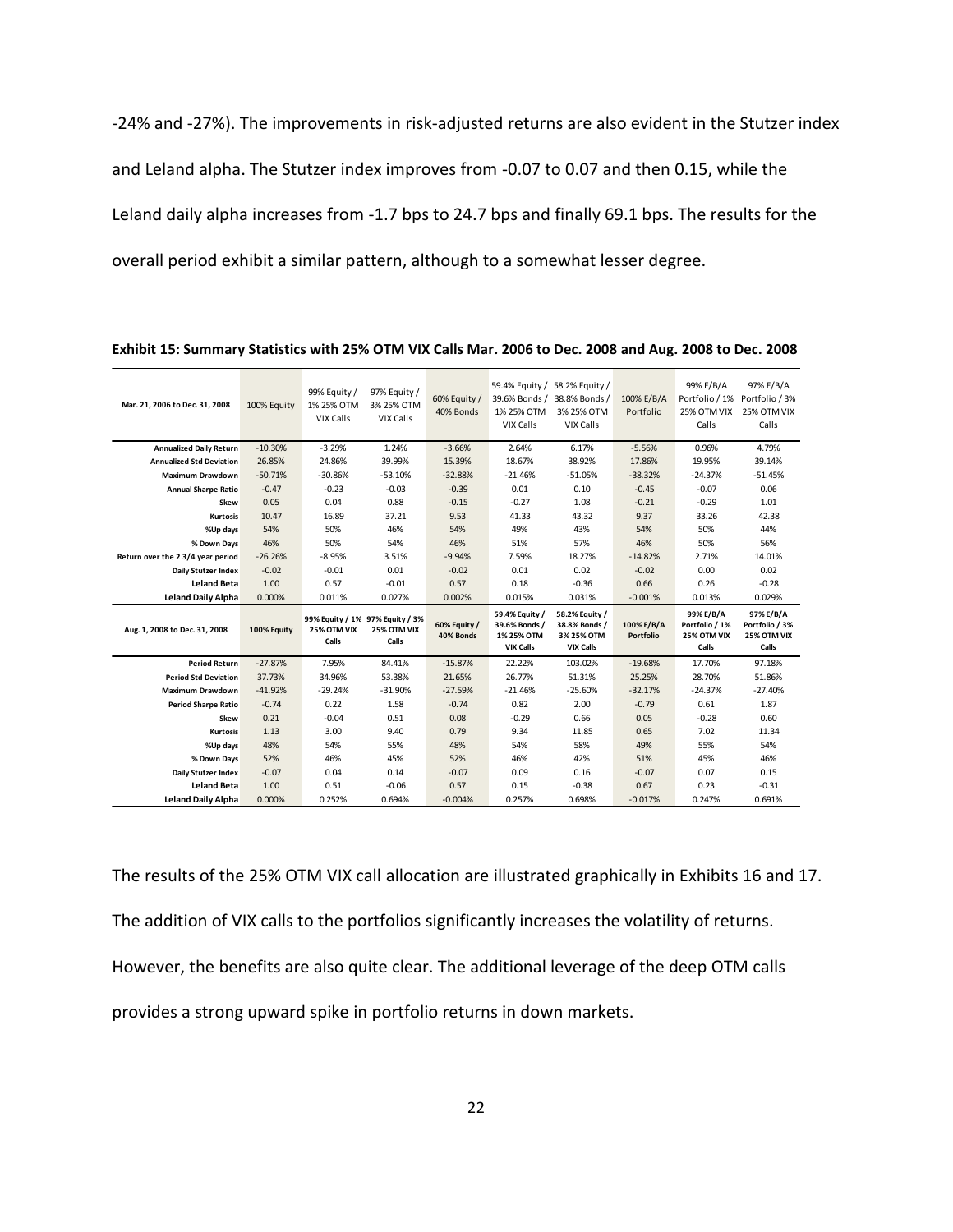

**Exhibit 16: Efficient Frontier with 25% OTM VIX Calls Mar. 2006 to Dec. 2008**

**Exhibit 17: Portfolio Performance with 25% OTM VIX Calls March 2006 to Dec. 2008**



#### **SPX Protective Puts**

Up to this point, the analysis has ignored one of the simplest and most common strategies for protection from equity market downturns, the use of protective puts. While long VIX exposure has been shown to be an effective diversifier, protective puts are a direct hedge for the equity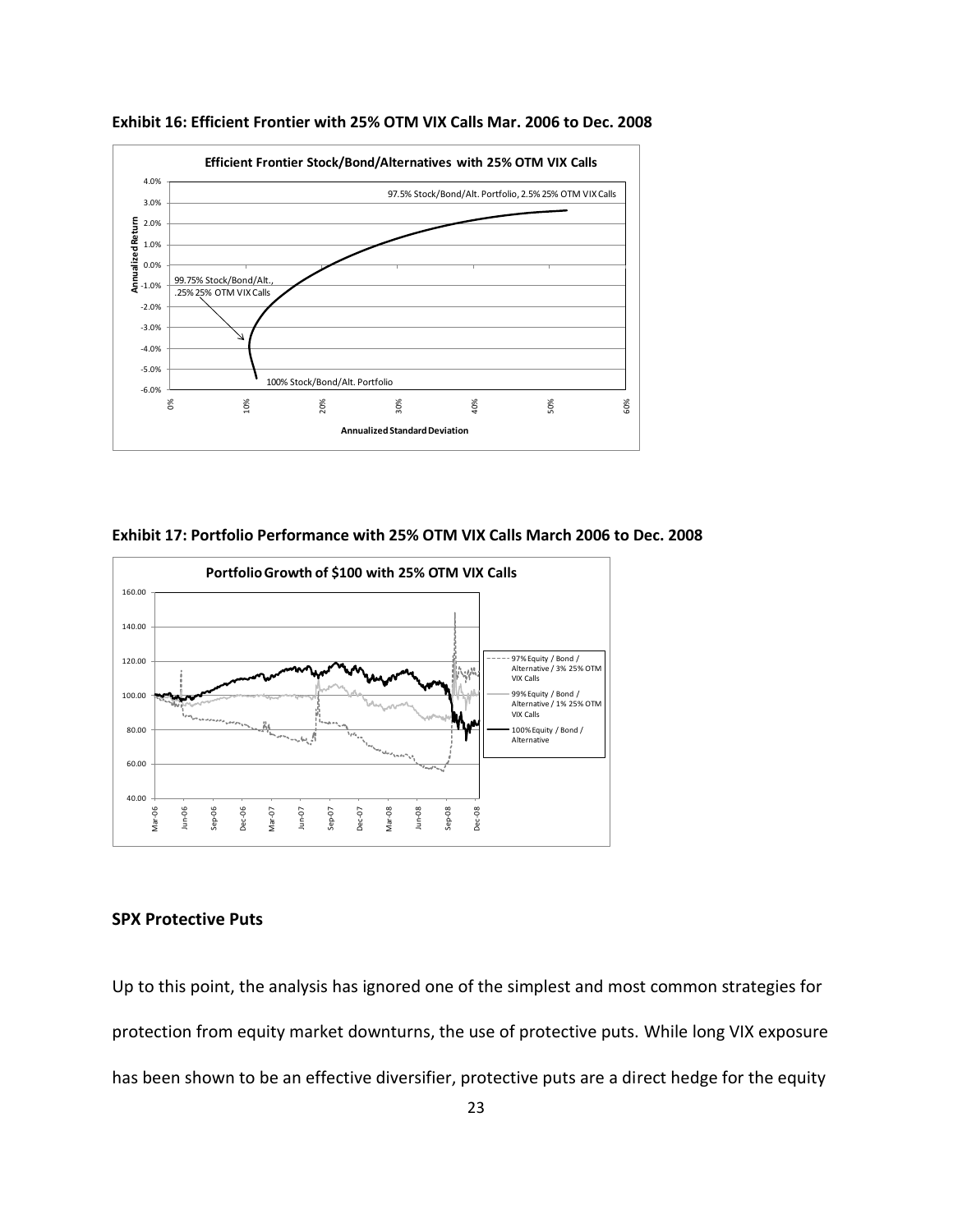portion of a portfolio rather than a diversification tool. Carrying a long SPX put position is a very simple way to help mitigate or eliminate portfolio losses due to drops in the equity market. However, there is a great deal of evidence that OTM puts tend to be richly priced<sup>20</sup>. As discussed earlier, the negative correlation between SPX and VIX is conditional in nature and tends to be strongest when diversification benefits are needed the most, in large down moves in SPX. This suggests that the diversification benefits of VIX calls may provide a more efficient alternative to portfolio protection than SPX puts<sup>21</sup>. To evaluate this assertion, the performance of the long VIX enhanced portfolios are compared to that of portfolios which utilize long SPX protective puts. To avoid the issue of determining an appropriate "hedge ratio"<sup>22</sup> and to compare the effectiveness of VIX calls and SPX puts on a dollar-for-dollar basis, the following methodology is utilized:

At each roll date (the day prior to expiration), an SPX put is purchased which is the same price as the VIX call that had been used in the ATM or 25% OTM VIX call strategy. Thus, the SPX strike price varies month-to-month in degree of moneyness and is derived endogenously based on the relative pricing of SPX puts and VIX calls.<sup>23</sup> Due to the high liquidity of SPX options and their overwhelmingly institutional usage, the return calculations assume that the puts are purchased at the mid-point between the bid and ask prices. It is important to note that in the following

 $\overline{a}$ 

 $^{20}$  For example, see Ungar and Moran [2009] and Bakshi and Kapadia [2003]

<sup>&</sup>lt;sup>21</sup> Of course, SPX puts provide a direct hedge so there is no question of their effectiveness. In contrast, the dynamic correlation between the S&P 500 and VIX leaves some uncertainty to the ex ante diversification effectiveness of VIX.

<sup>&</sup>lt;sup>22</sup> As mentioned earlier, due to the dynamic correlations between VIX and SPX, an appropriate "hedge ratio" is not easily derived.

<sup>&</sup>lt;sup>23</sup> While this methodology may be criticized for ignoring the relative scaling issues between SPX and VIX, it does provide a dollar for dollar comparison and thus does not rely on an arbitrary hedge ratio.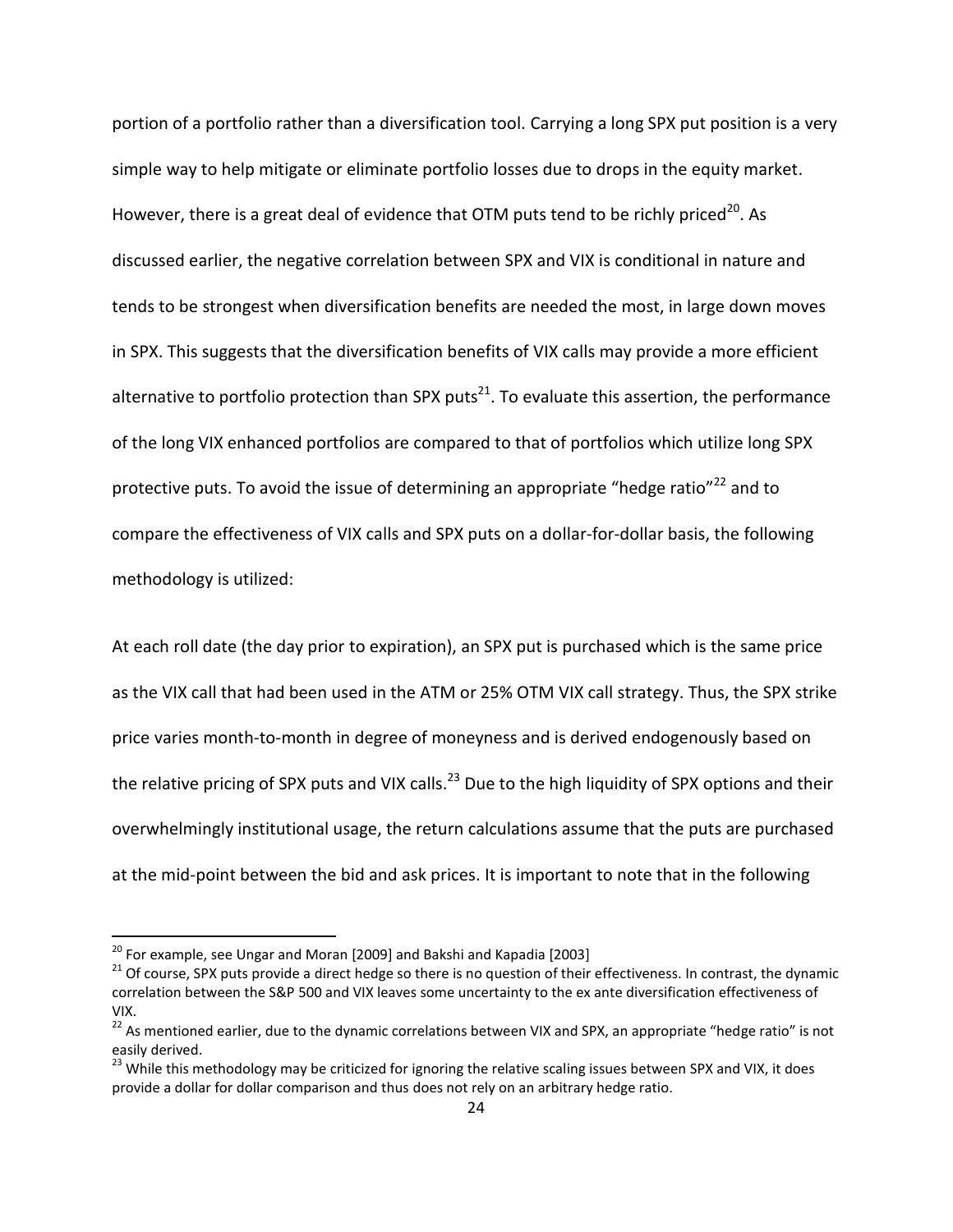analysis the term "ATM" SPX put refers not to an actual ATM put, but to an SPX put that is the same price as a corresponding ATM VIX call on the roll date<sup>24</sup>.

| Mar. 21, 2006 to Dec. 31, 2008    | 100% Equity | 99% Equity / 1% 97% Equity / 3%<br><b>SPX Puts</b><br>matching ATM<br><b>VIX Calls</b> | <b>SPX Puts</b><br>matching ATM<br><b>VIX Calls</b> | 60% Equity /<br>40% Bonds | 59.4% Equity /<br>39.6% Bonds /<br>1% SPX Puts<br>matching ATM<br><b>VIX Calls</b> | 58.2% Equity /<br>38.8% Bonds /<br>3% SPX Puts<br>matching ATM<br><b>VIX Calls</b> | 100% E/B/A<br>Portfolio | 99% E/B/A<br>Portfolio / 1%<br><b>SPX Puts</b><br>matching ATM<br><b>VIX Calls</b> | 97% E/B/A<br>Portfolio / 3%<br><b>SPX Puts</b><br>matching ATM<br><b>VIX Calls</b> |
|-----------------------------------|-------------|----------------------------------------------------------------------------------------|-----------------------------------------------------|---------------------------|------------------------------------------------------------------------------------|------------------------------------------------------------------------------------|-------------------------|------------------------------------------------------------------------------------|------------------------------------------------------------------------------------|
| <b>Annualized Daily Return</b>    | $-10.30%$   | $-17.41%$                                                                              | $-30.85%$                                           | $-3.37%$                  | $-11.30%$                                                                          | $-26.09%$                                                                          | $-5.20%$                | $-12.91%$                                                                          | $-27.33%$                                                                          |
| <b>Annualized Std Deviation</b>   | 26.85%      | 29.23%                                                                                 | 62.14%                                              | 15.50%                    | 24.95%                                                                             | 60.99%                                                                             | 17.97%                  | 25.94%                                                                             | 61.44%                                                                             |
| Maximum Drawdown                  | $-50.71%$   | $-54.58%$                                                                              | $-70.75%$                                           | $-32.64%$                 | $-41.00%$                                                                          | $-62.33%$                                                                          | $-38.01%$               | $-45.52%$                                                                          | $-65.13%$                                                                          |
| <b>Annual Sharpe Ratio</b>        | $-0.47$     | $-0.67$                                                                                | $-0.53$                                             | $-0.37$                   | $-0.55$                                                                            | $-0.47$                                                                            | $-0.42$                 | $-0.59$                                                                            | $-0.48$                                                                            |
| Skew                              | 0.05        | $-1.42$                                                                                | 1.94                                                | $-0.12$                   | $-2.14$                                                                            | 2.25                                                                               | $-0.17$                 | $-2.08$                                                                            | 2.20                                                                               |
| <b>Kurtosis</b>                   | 10.47       | 32.14                                                                                  | 95.70                                               | 9.61                      | 79.75                                                                              | 102.38                                                                             | 9.48                    | 67.45                                                                              | 101.63                                                                             |
| %Up days                          | 54%         | 49%                                                                                    | 43%                                                 | 54%                       | 46%                                                                                | 41%                                                                                | 54%                     | 48%                                                                                | 42%                                                                                |
| % Down Days                       | 46%         | 51%                                                                                    | 57%                                                 | 46%                       | 54%                                                                                | 59%                                                                                | 46%                     | 52%                                                                                | 58%                                                                                |
| Return over the 2 3/4 year period | $-26.26%$   | $-41.51%$                                                                              | $-64.46%$                                           | $-9.17%$                  | $-28.56%$                                                                          | $-57.17%$                                                                          | $-13.91%$               | $-32.12%$                                                                          | $-59.14%$                                                                          |
| Daily Stutzer Index               | $-0.02$     | $-0.04$                                                                                | $-0.02$                                             | $-0.02$                   | $-0.03$                                                                            | $-0.01$                                                                            | $-0.02$                 | $-0.03$                                                                            | $-0.02$                                                                            |
| <b>Leland Beta</b>                | 1.00        | 0.41                                                                                   | $-0.42$                                             | 0.57                      | 0.03                                                                               | $-0.76$                                                                            | 0.66                    | 0.11                                                                               | $-0.68$                                                                            |
| <b>Leland Daily Alpha</b>         | 0.000%      | $-0.053%$                                                                              | $-0.094%$                                           | 0.004%                    | $-0.043%$                                                                          | $-0.084%$                                                                          | 0.001%                  | $-0.047%$                                                                          | $-0.087%$                                                                          |
| Aug. 1, 2008 to Dec. 31, 2008     | 100% Equity | 99% Equity / 1% 97% Equity / 3%<br><b>SPX Puts</b><br>matching ATM<br><b>VIX Calls</b> | <b>SPX Puts</b><br>matching ATM<br><b>VIX Calls</b> | 60% Equity /<br>40% Bonds | 59.4% Equity /<br>39.6% Bonds /<br>1% SPX Puts<br>matching ATM<br><b>VIX Calls</b> | 58.2% Equity /<br>38.8% Bonds /<br>3% SPX Puts<br>matching ATM<br><b>VIX Calls</b> | 100% E/B/A<br>Portfolio | 99% E/B/A<br>Portfolio / 1%<br><b>SPX Puts</b><br>matching ATM<br><b>VIX Calls</b> | 97% E/B/A<br>Portfolio / 3%<br><b>SPX Puts</b><br>matching ATM<br><b>VIX Calls</b> |
| <b>Period Return</b>              | $-27.87%$   | $-23.58%$                                                                              | $-16.44%$                                           | $-15.22%$                 | $-10.95%$                                                                          | $-3.91%$                                                                           | $-18.83%$               | $-14.52%$                                                                          | $-7.41%$                                                                           |
| <b>Period Std Deviation</b>       | 37.73%      | 42.54%                                                                                 | 91.05%                                              | 21.86%                    | 37.33%                                                                             | 88.75%                                                                             | 25.48%                  | 38.79%                                                                             | 89.66%                                                                             |
| <b>Maximum Drawdown</b>           | $-41.92%$   | $-38.09%$                                                                              | $-56.34%$                                           | $-27.31%$                 | $-31.24%$                                                                          | $-50.67%$                                                                          | $-31.77%$               | $-34.13%$                                                                          | $-52.86%$                                                                          |
| <b>Period Sharpe Ratio</b>        | $-0.74$     | $-0.56$                                                                                | $-0.18$                                             | $-0.70$                   | $-0.30$                                                                            | $-0.05$                                                                            | $-0.75$                 | $-0.38$                                                                            | $-0.08$                                                                            |
| Skew                              | 0.21        | $-0.76$                                                                                | 0.97                                                | 0.09                      | $-1.17$                                                                            | 1.08                                                                               | 0.07                    | $-1.12$                                                                            | 1.07                                                                               |
| <b>Kurtosis</b>                   | 1.13        | 6.49                                                                                   | 22.77                                               | 0.78                      | 17.25                                                                              | 25.05                                                                              | 0.65                    | 14.28                                                                              | 24.59                                                                              |
| %Up days                          | 48%         | 50%                                                                                    | 46%                                                 | 48%                       | 46%                                                                                | 47%                                                                                | 49%                     | 47%                                                                                | 47%                                                                                |
| % Down Days                       | 52%         | 50%                                                                                    | 54%                                                 | 52%                       | 54%                                                                                | 53%                                                                                | 51%                     | 53%                                                                                | 53%                                                                                |
| Daily Stutzer Index               | $-0.07$     | $-0.04$                                                                                | 0.03                                                | $-0.06$                   | $-0.01$                                                                            | 0.04                                                                               | $-0.07$                 | $-0.02$                                                                            | 0.04                                                                               |
| <b>Leland Beta</b>                | 1.00        | 0.30                                                                                   | $-0.60$                                             | 0.58                      | $-0.06$                                                                            | $-0.91$                                                                            | 0.67                    | 0.02                                                                               | $-0.83$                                                                            |
| <b>Leland Daily Alpha</b>         | 0.000%      | $-0.095%$                                                                              | 0.084%                                              | 0.005%                    | $-0.058%$                                                                          | 0.120%                                                                             | $-0.005%$               | $-0.071%$                                                                          | 0.110%                                                                             |

**Exhibit 18: Summary Statistics with "ATM" SPX Puts Mar. 2006 to Dec. 2008 and Aug. 2008 to Dec. 2008**

**Exhibit 19: Efficient Frontier with "ATM" SPX Puts Mar. 2006 to Dec. 2008**



 $^{24}$  The average actual moneyness of "ATM" SPX puts was 13% OTM and the range was 7% OTM to 37% OTM, the average actual moneyness of "25% OTM" SPX puts was 19% OTM and the range was 9% OTM to 47% OTM.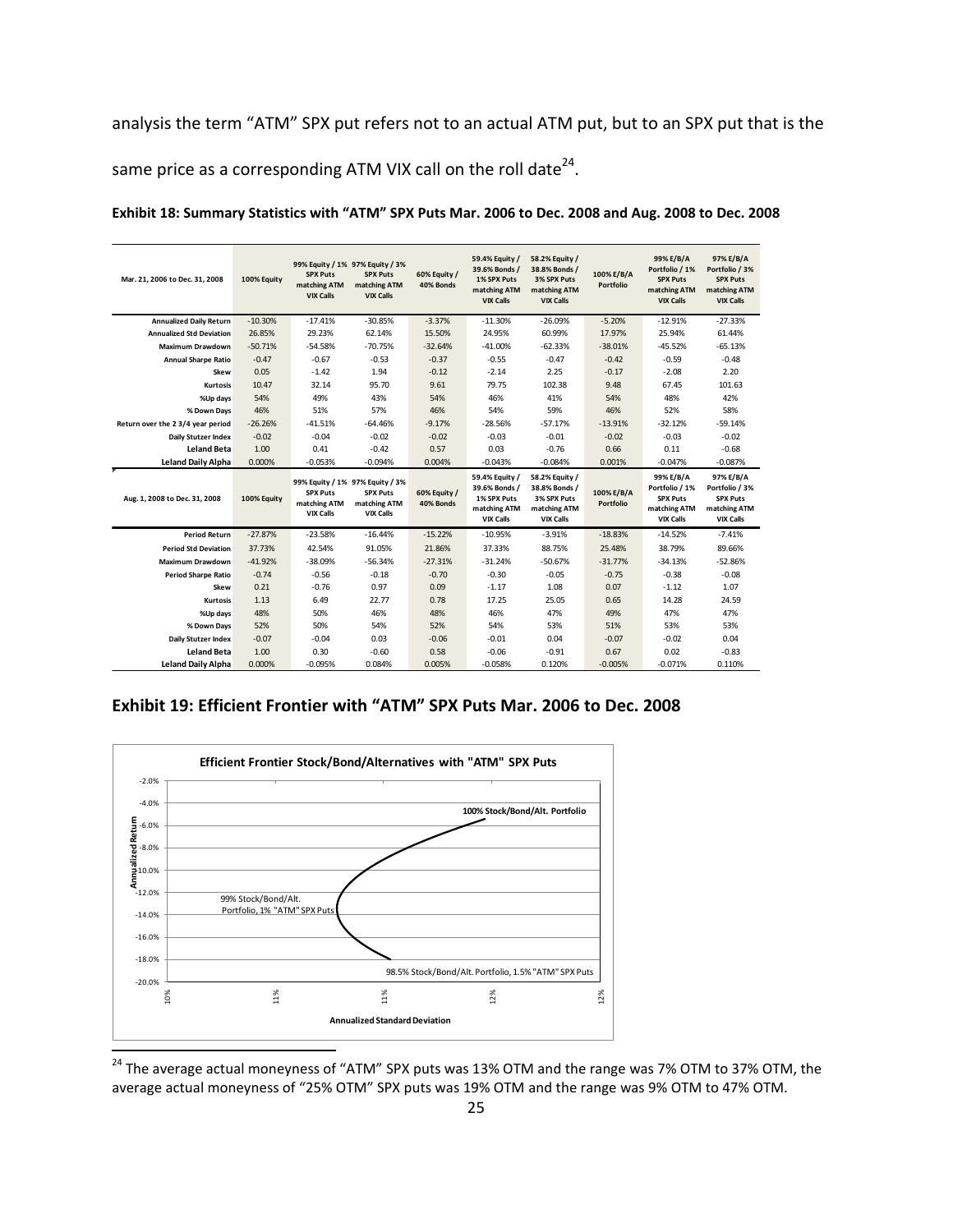Exhibit 18 provides the summary statistics of the "ATM" SPX put portfolios for the overall period and the latter 2008 period. It is immediately clear that the SPX put portfolios do not perform as well as the ATM VIX call portfolios in either period. In the overall period, ATM VIX calls cut losses significantly while having little impact on standard deviations. In contrast, The upper panel of the exhibit indicates that long "ATM" SPX puts drastically increased losses and increased standard deviations in the overall period. Similar results are found when one considers only the August 2008 to December 2008 period. It was noted earlier that Exhibit 12 shows that the addition of ATM VIX calls changes large losses into even larger gains while reducing standard deviations. The addition of "ATM" SPX puts cuts losses, but not as substantially as the VIX call allocation. Furthermore, the return improvements that the "ATM" SPX puts provide come at a cost. The standard deviations increase by as much as a factor of 4.

**Exhibit 20: VIX and SPX Movement of Underlying Relative to Strike Price Mar. 2006 to Dec. 2008**



Exhibit 20 provides some insight into what is driving these results. The left panel illustrates the movement of the front-month VIX futures contract relative to the ATM VIX strike prices that are used in the analysis. It is clear that the ATM VIX calls often end up ITM, and occasionally very deep ITM. In contrast, the right panel provides a similar graphic for the SPX puts. The SPX puts only go ITM for a brief period, and even then they do not go very deep ITM. Thus, due to the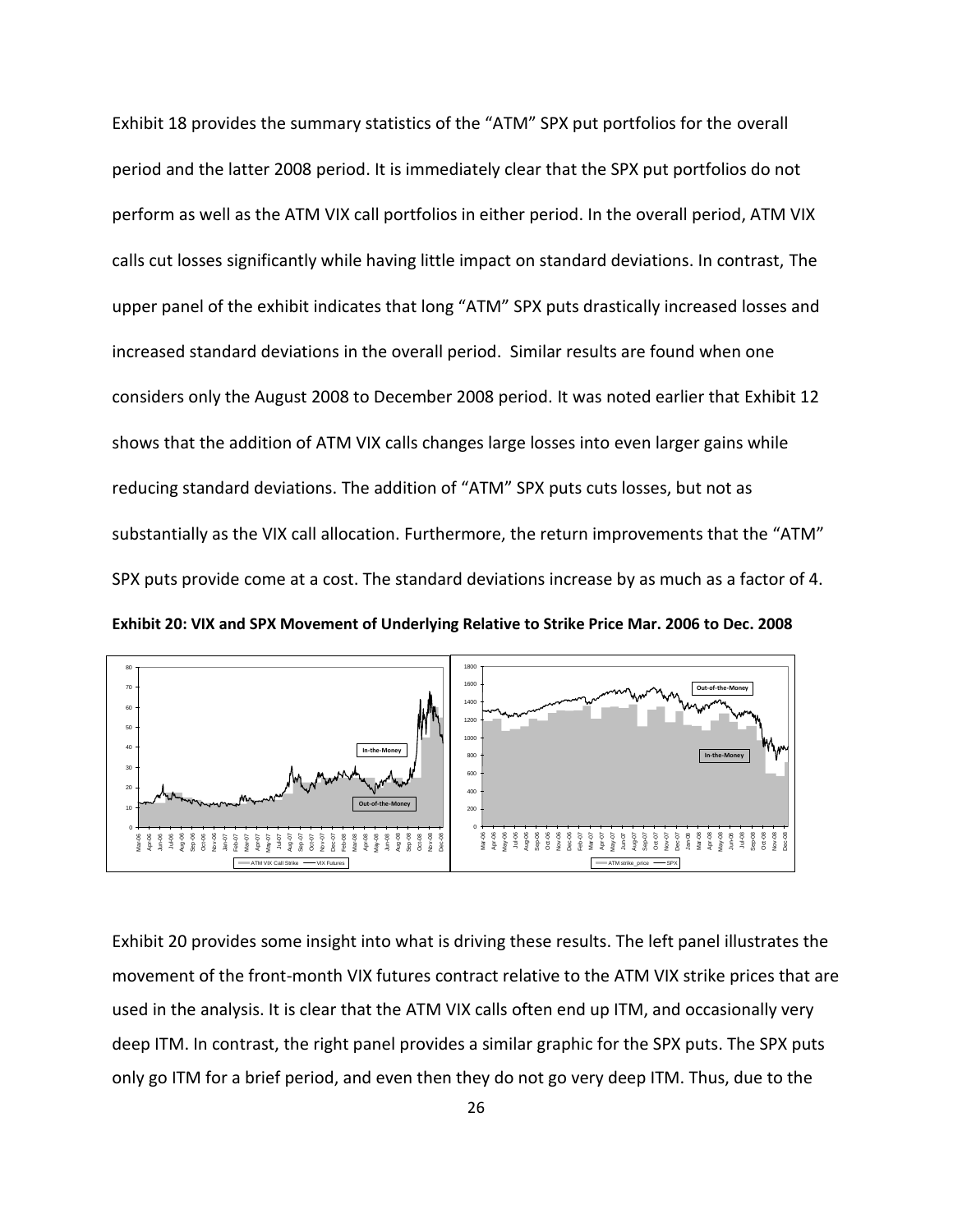relative cost of the SPX puts (compared to VIX calls), and the resulting initial moneyness, the SPX puts end up being a cost for the portfolio while providing very little protection. Similar results for the "25% OTM" SPX puts are provided in Appendix B.

Thus, there clearly seems to be an efficiency to be gained by using VIX calls or VIX futures for portfolio diversification rather than SPX puts.

## **CONCLUSION**

Ultimately, the goal of this study is not to make a strategy recommendation for an ongoing risk management program, but rather to consider the impact that a long VIX exposure would have had in this particular time period. The increased correlations among diverse asset classes in the latter half of 2008 generated significant losses for many investors who had previously considered themselves well diversified. It is clear from the results of the analysis that, while long volatility exposure may result in negative returns in the long term, it may provide significant protection in downturns. In particular, investable VIX products could have been used to provide some much needed diversification during the crisis of 2008. In addition, the results of this study suggest that, dollar-for-dollar, VIX calls could have provided a more efficient means of diversification than provided by SPX puts.

27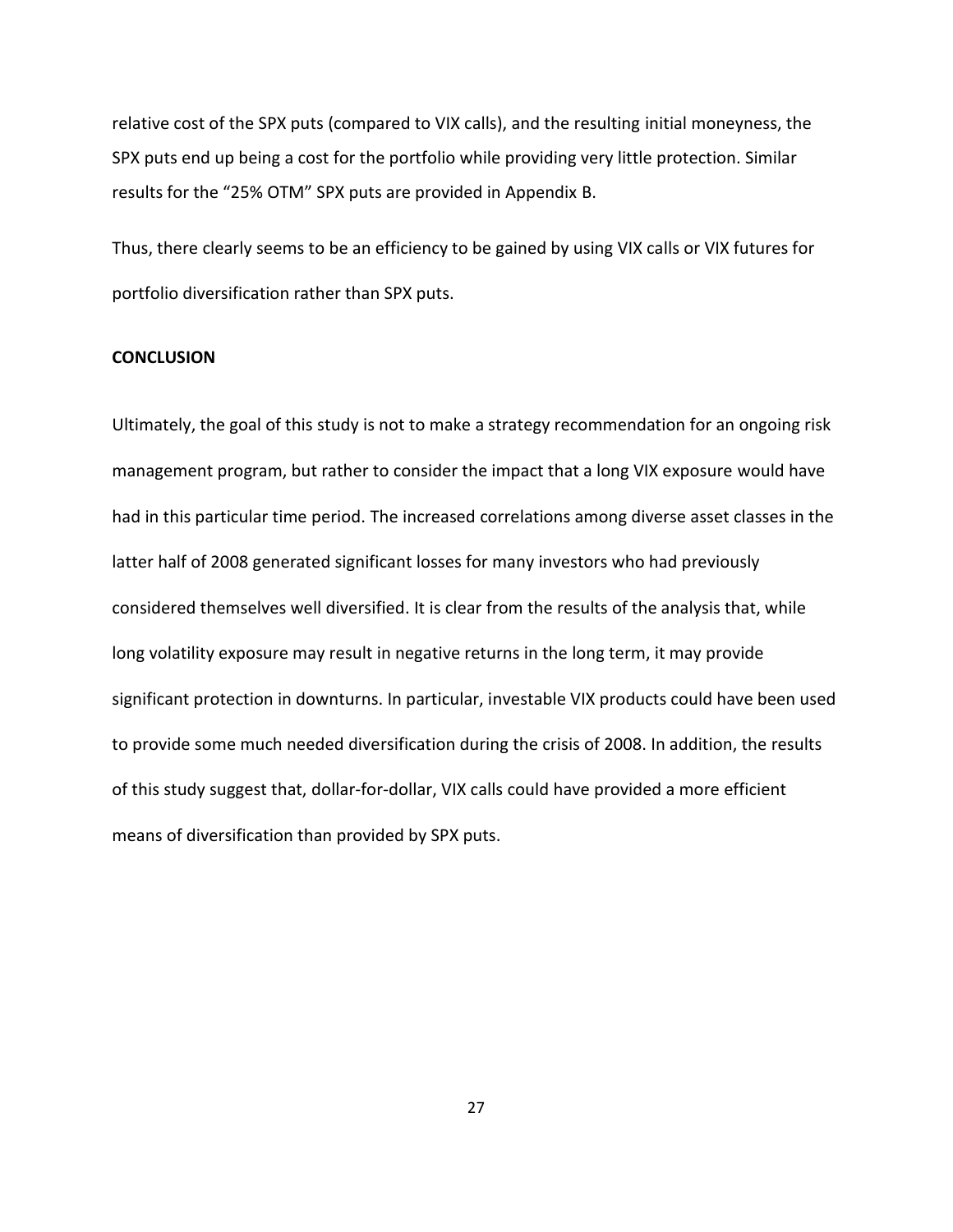## **REFERENCES**

Arditti, F. D., "Risk and the required return on equity.", *Journal of Finance*, 1967, Vol. 22, No. 1: 19-36.

Bakshi, G., and N. Kapadia, "Delta-Hedged Gains and the Negative Market Volatility Risk Premium.", *Review of Financial Studies*, (2003), 16(2), 527-566.

Black, K, "Improving Hedge Fund Risk Exposures by Hedging Equity Market Volatility, or How the VIX Ate My Kurtosis", *Journal of Trading*, Spring 2006, 6-15.

Chicago Board Options Exchange, "VIX: The CBOE Volatility Index." White Paper (available at [www.cboe.com/VIX\)](http://www.cboe.com/VIX). Chicago, 2009.

Daigler, R. T. and L. Rossi, "A Portfolio of Stocks and Volatility.", *Journal of Investing*, Summer 2006, 99-106.

Dash, S. and M. T. Moran "VIX as a Companion for Hedge Fund Portfolios.", *Journal of Alternative Investments,* Winter 2005, 75-80.

Grant, M., K. Gregory and J. Lui, "Considering All Options.", Goldman Sachs Global Investment Research, Aug. 14, 2007.

Grant, M., K. Gregory and J. Lui, "Volatility as an Asset.", Goldman Sachs Global Investment Research, Nov. 15, 2007.

Grynbaum, M. M., "On Wall Street, Eyes Turn to The Fear Index.", *New York Times*, Oct. 19, 2008, page B1, New York Edition.

Kapadia, N. and E. Szado, "The Risk Return Characteristics of the Buy-Write Strategy on the Russell 2000 Index.", *Journal of Alternative Investments*, Spring 2007, 39-56.

Lauricella, Tom and Aaron Lucchetti. "What's Behind the Surge In the VIX 'Fear' Index?" Wall Street Journal (Oct 23, 2008) pg. C1.

Spurgin, R., "How to Game your Sharpe Ratio.", *Journal of Alternative Investments*, Winter 2001, 38-46.

Tracy, Tennille. "Index of Volatility Reflects Traders' Continued Caution." Wall Street Journal. Oct 15, 2008. pg. C6.

Tracy, Tennille. "Trading Soars on Financials As Volatility Index Hits Record." Wall Street Journal. (Sep 30, 2008) pg. C6.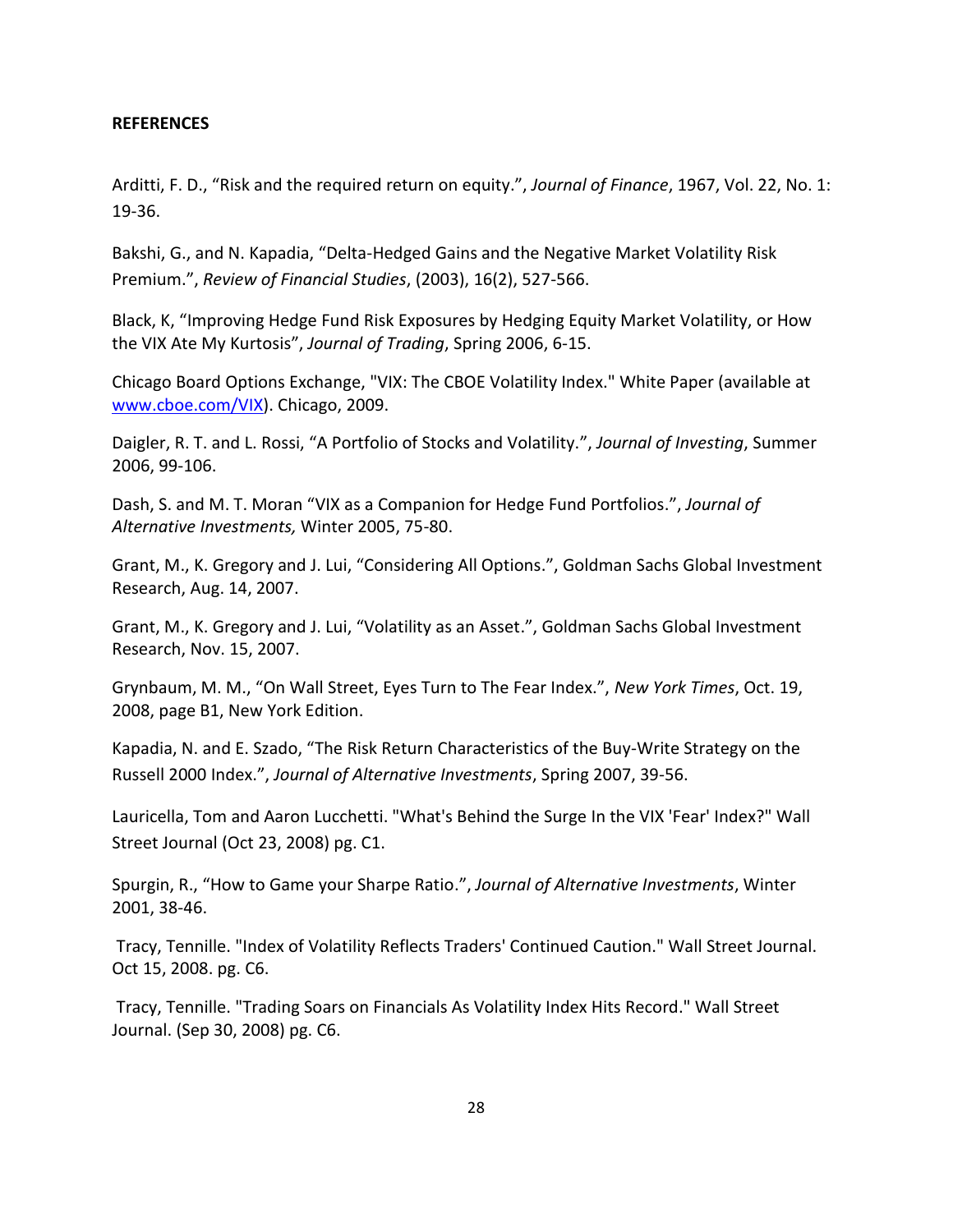Toikka, M., E.K. Tom, S. Chadwick, and M. Bolt-Christmas, "Volatility as an Asset?", CSFB Equity Derivatives Strategy, Feb. 26, 2004.

Ungar, J., and M.T. Moran, "The Cash-secured Put-Write Strategy and Performance of Related Benchmark Indexes.", *Journal of Alternative Investments,* Spring 2009, 43-56.

Whaley, R., E. "Derivatives on Market Volatility: Hedging tools Long Overdue.", *Journal of Derivatives*, (1993), 1, 71-84.

Whaley, R. E., "Understanding the VIX.", *Journal of Portfolio Management,* (2009), 3, 98-105.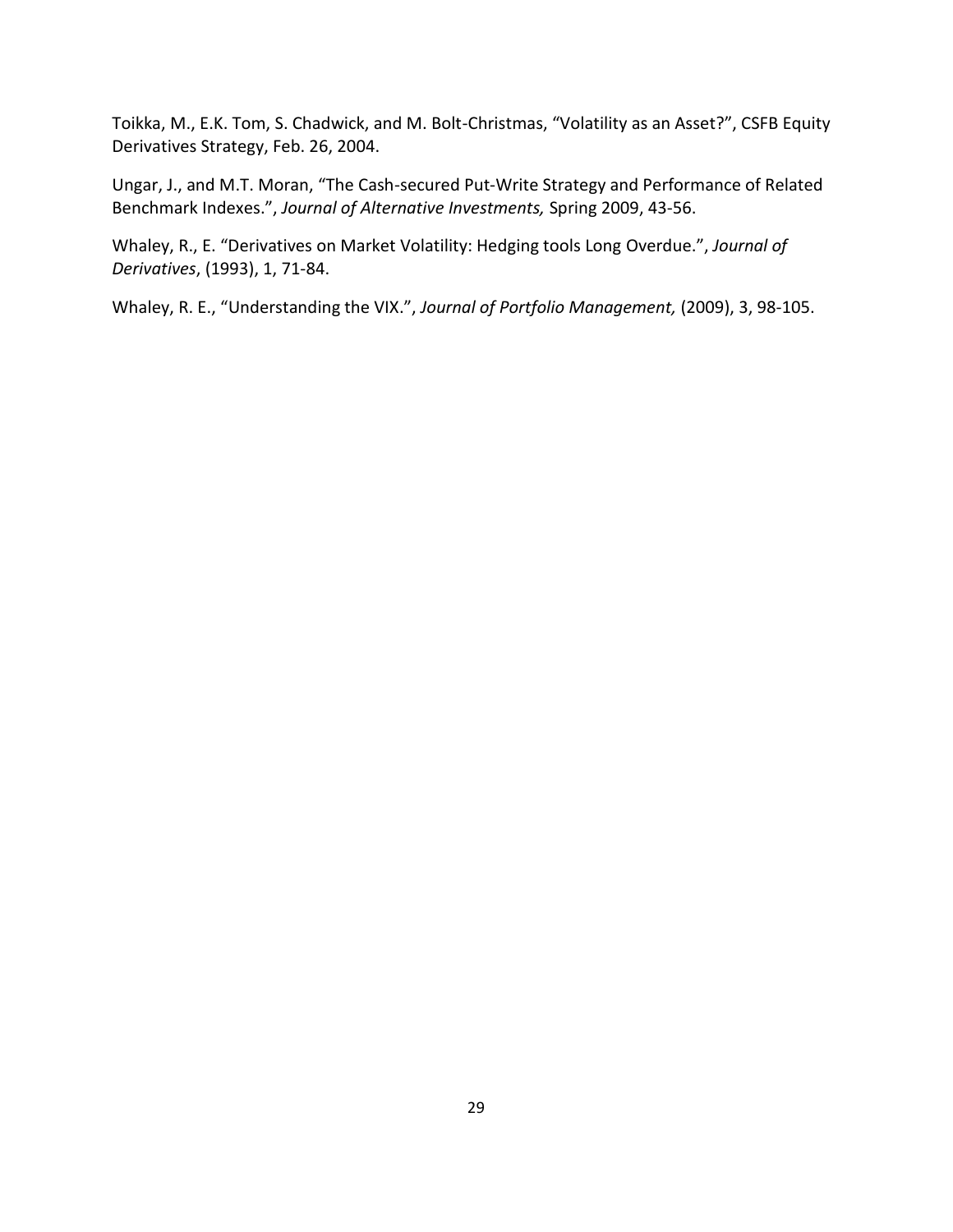## **APPENDIX A: VIX BASED VOLATILITY INDEXES**

## **CBOE Capped VIX Premium Strategy Index (VPN)** (Introduced in November 2007)

Methodology: Sells 1-month VIX futures, capped with long VIX calls struck 25 points higher than the VIX futures price.

## **S&P 500 VIX Futures Indices** (Introduced January 2009)

## **The S&P 500 VIX Short-Term Futures Index**

Methodology: Long position in the first- and second-month VIX futures, rolled daily to maintain a constant one-month maturity

## **The S&P 500 VIX Mid-Term Futures Index**

Methodology: Long position in the fourth-, fifth-, sixth- and seventh-month VIX futures, rolled daily to maintain a constant five-month maturity